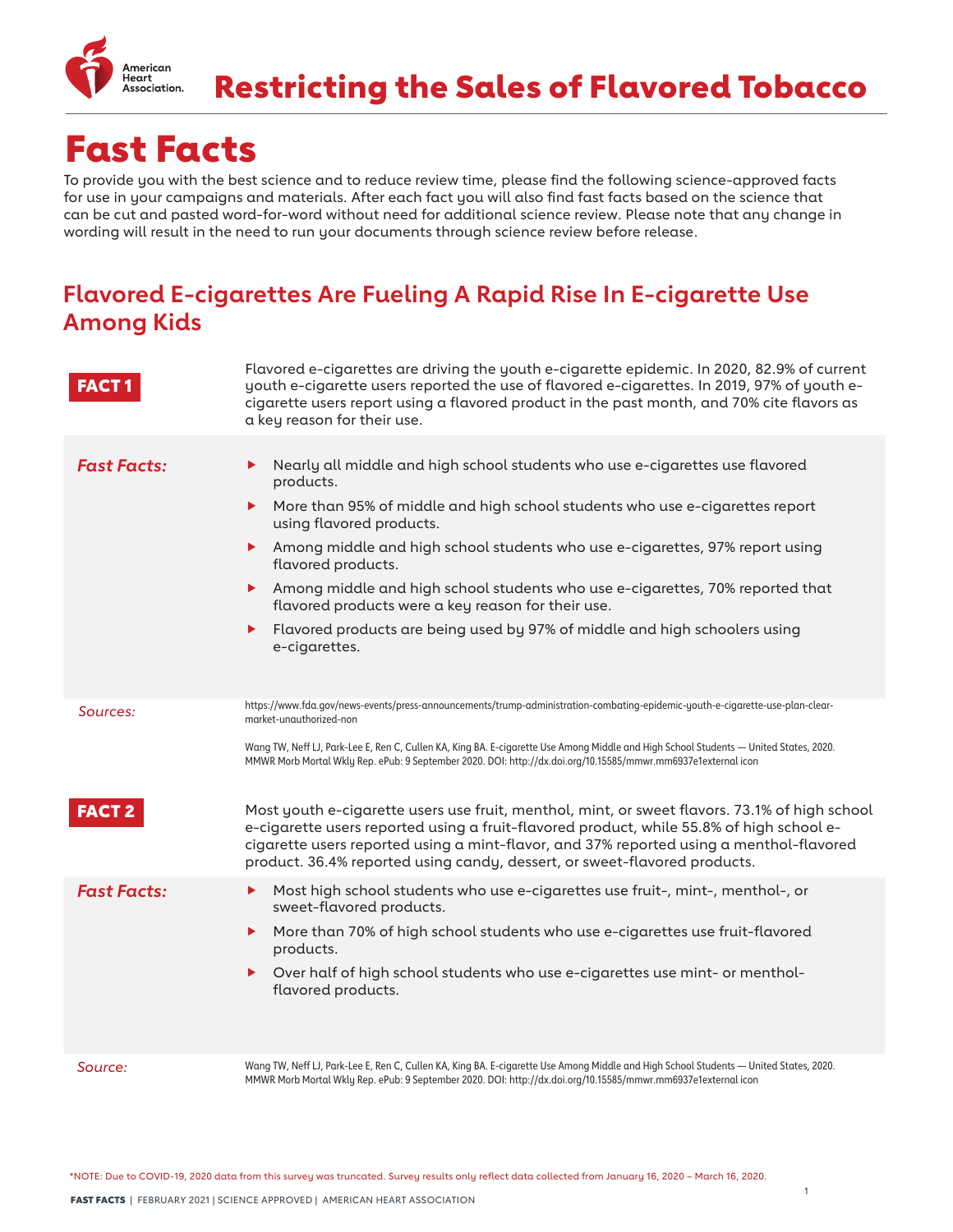

| <b>FACT 3</b>      | A 2019 poll conducted by the Campaign for Tobacco-Free Kids found that nearly three-<br>quarters (73%) of likely voters supported taking all flavored e-cigarettes off the market,<br>including 77% of Democrats, 74% of Republicans, and 70% of Independents.                                                                                                                                                                                                                                                                                                                                                                                                                                                                     |
|--------------------|------------------------------------------------------------------------------------------------------------------------------------------------------------------------------------------------------------------------------------------------------------------------------------------------------------------------------------------------------------------------------------------------------------------------------------------------------------------------------------------------------------------------------------------------------------------------------------------------------------------------------------------------------------------------------------------------------------------------------------|
| <b>Fast Facts:</b> | A strong majority of likely voters support taking all flavored e-cigarettes off the<br>▶<br>market.<br>Nearly three out of four likely voters support taking all flavored e-cigarettes off the<br>▶<br>market.<br>More than 70% of likely voters support taking all flavored e-cigarettes off the<br>▶<br>market.<br>More than 75% of Democrats support taking all flavored e-cigarettes off the<br>▶<br>market.<br>More than 70% of Republicans support taking all flavored e-cigarettes off the<br>▶<br>market.<br>A 70% majority of Independent voters support taking all flavored e-cigarettes off<br>▶<br>the market.<br>Support for taking all flavored e-cigarettes off the market comes from over 70% of<br>likely voters. |
| Source:            | Shoen D, Cooperman C. Flavored E-Cigarette Ban Benchmark Study Memo for Campaign for Tobacco Free Kids. United States, 2019.                                                                                                                                                                                                                                                                                                                                                                                                                                                                                                                                                                                                       |

### **Flavored Tobacco Products**

| used tobacco products reported using at least one flavored tobacco product. E-cigarettes | were the most commonly used flavored tobacco product (68.8% of current e-cigarette<br>users; 3.7 million). The proportion of other current tobacco product users who reported<br>flavored product use was 48.0% for smokeless tobacco, 46.7% for cigarettes (menthol only),<br>41.9% for cigars, 31.4% for pipe tobacco, and 31.2% for hookahs.                                                                                                                                                                                                                                                                                                                       |
|------------------------------------------------------------------------------------------|-----------------------------------------------------------------------------------------------------------------------------------------------------------------------------------------------------------------------------------------------------------------------------------------------------------------------------------------------------------------------------------------------------------------------------------------------------------------------------------------------------------------------------------------------------------------------------------------------------------------------------------------------------------------------|
| <b>Fast Facts:</b>                                                                       | Across all types of tobacco products, flavored products are popular with middle<br>and high school students.<br>In 2019, nearly 70% of middle and high school students who used tobacco products<br>reported using at least one flavored tobacco product.<br>In 2019, 4.3 million middle and high school students used at least one flavored<br>tobacco product.<br>Nearly 7 out of 10 middle and high school students who used tobacco products<br>reported using at least one flavored tobacco product.<br>Of middle and high school students who smoke cigarettes, more than 68% of<br>middle and high school students who use e-cigarettes use flavored products. |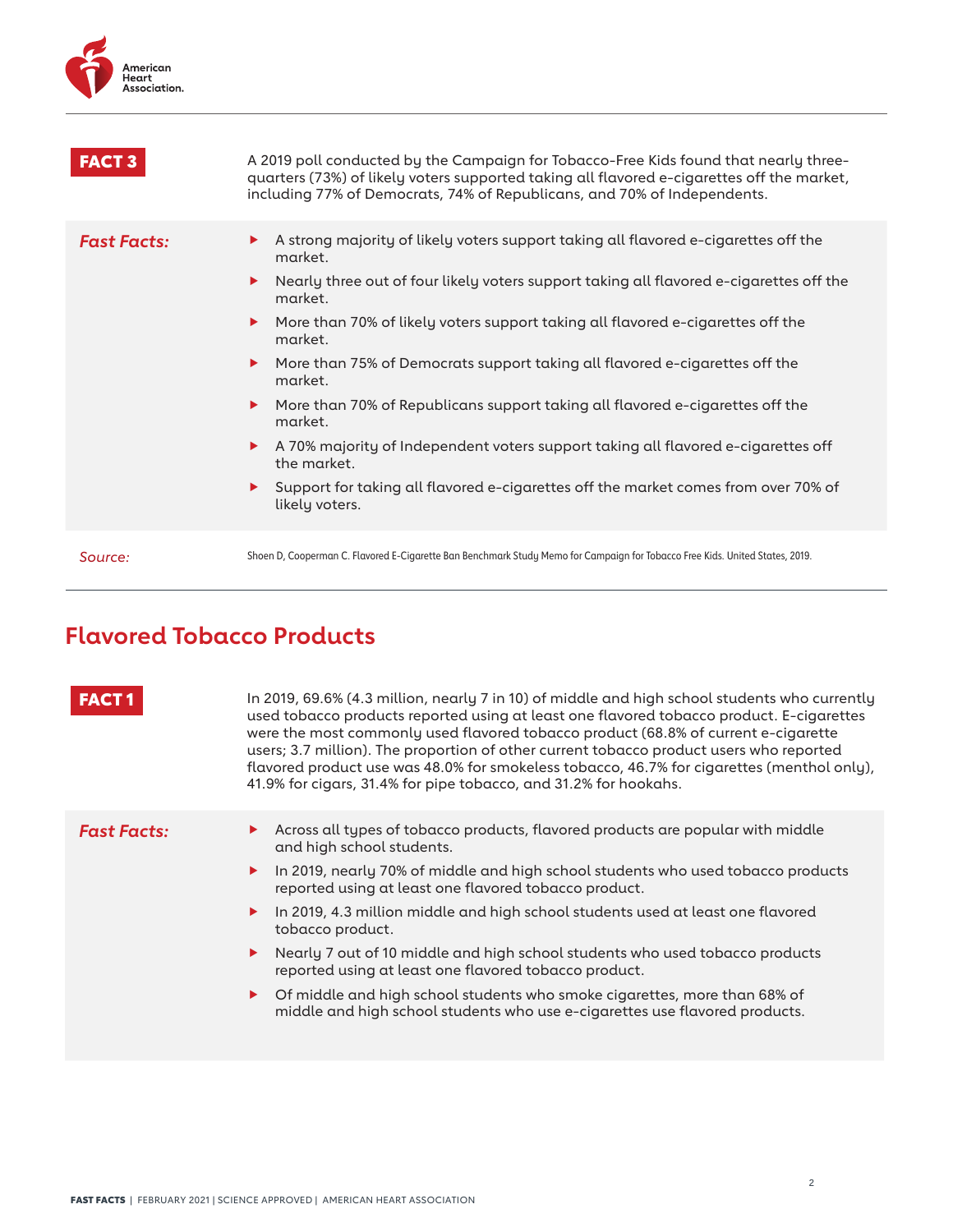

| <b>Fast Facts</b><br>(continued): | In 2019, 3.7 million middle and high school students used flavored e-cigarettes.<br>▶<br>In 2019, e-cigarettes were the most common flavored tobacco product used by<br>▶<br>middle and high school students.<br>Of middle and high school students who use smokeless tobacco, 48% use flavored<br>▶<br>products.<br>Of middle and high school students who smoke cigarettes, 47% smoke menthol<br>▶<br>cigarettes.<br>Of middle and high school students who smoke pipe tobacco, more than 30%<br>▶<br>smoke flavored tobacco.<br>Of middle and high school students who smoke hookah, more than 30% smoke<br>▶<br>flavored tobacco.                                                                                                                                                                                                                             |
|-----------------------------------|-------------------------------------------------------------------------------------------------------------------------------------------------------------------------------------------------------------------------------------------------------------------------------------------------------------------------------------------------------------------------------------------------------------------------------------------------------------------------------------------------------------------------------------------------------------------------------------------------------------------------------------------------------------------------------------------------------------------------------------------------------------------------------------------------------------------------------------------------------------------|
| Source:                           | Wang TW, Gentzke AS, Creamer MR, et al. Tobacco Product Use and Associated Factors Among Middle and High School Students - United<br>States, 2019. MMWR Surveill Summ 2019;68(No. SS-12):1-22. DOI: http://dx.doi.org/10.15585/mmwr.ss6812a1external icon                                                                                                                                                                                                                                                                                                                                                                                                                                                                                                                                                                                                         |
| <b>FACT 2</b>                     | Among current tobacco product users, flavored tobacco product use was 72.8% among<br>high school students and 59.6% among middle school students. Flavored tobacco product<br>use was highest among non-Hispanic whites (76.8%) compared with students of other non-<br>Hispanic races (68.1%), Hispanics (63.1%), and non-Hispanic blacks (48.0%). The proportion<br>of current tobacco users who used flavored products was 68.6% among females and 70.7%<br>among males.                                                                                                                                                                                                                                                                                                                                                                                       |
| <b>Fast Facts:</b>                | More than 72% of high school students who use tobacco products use flavored<br>▶<br>tobacco.<br>More than 59% of middle school students who use tobacco products use flavored<br>▶<br>tobacco.<br>More than 68% of middle and high school girls who use tobacco products use<br>▶<br>flavored tobacco.<br>More than 70% of middle and high school boys who use tobacco products use<br>▶<br>flavored tobacco.<br>More than 76% of white middle and high school students who use tobacco<br>▶<br>products use flavored tobacco.<br>More than 63% of Hispanic middle and high school students who use tobacco<br>▶<br>products use flavored tobacco.<br>More than 48% of Black middle and high school students who use tobacco<br>▶<br>products use flavored tobacco.<br>Nearly 3 in 4 high school students who use tobacco products use flavored<br>▶<br>products. |
| Source:                           | Wang TW, Gentzke AS, Creamer MR, et al. Tobacco Product Use and Associated Factors Among Middle and High School Students — United<br>States, 2019. MMWR Surveill Summ 2019;68(No. SS-12):1-22. DOI: http://dx.doi.org/10.15585/mmwr.ss6812a1external icon                                                                                                                                                                                                                                                                                                                                                                                                                                                                                                                                                                                                         |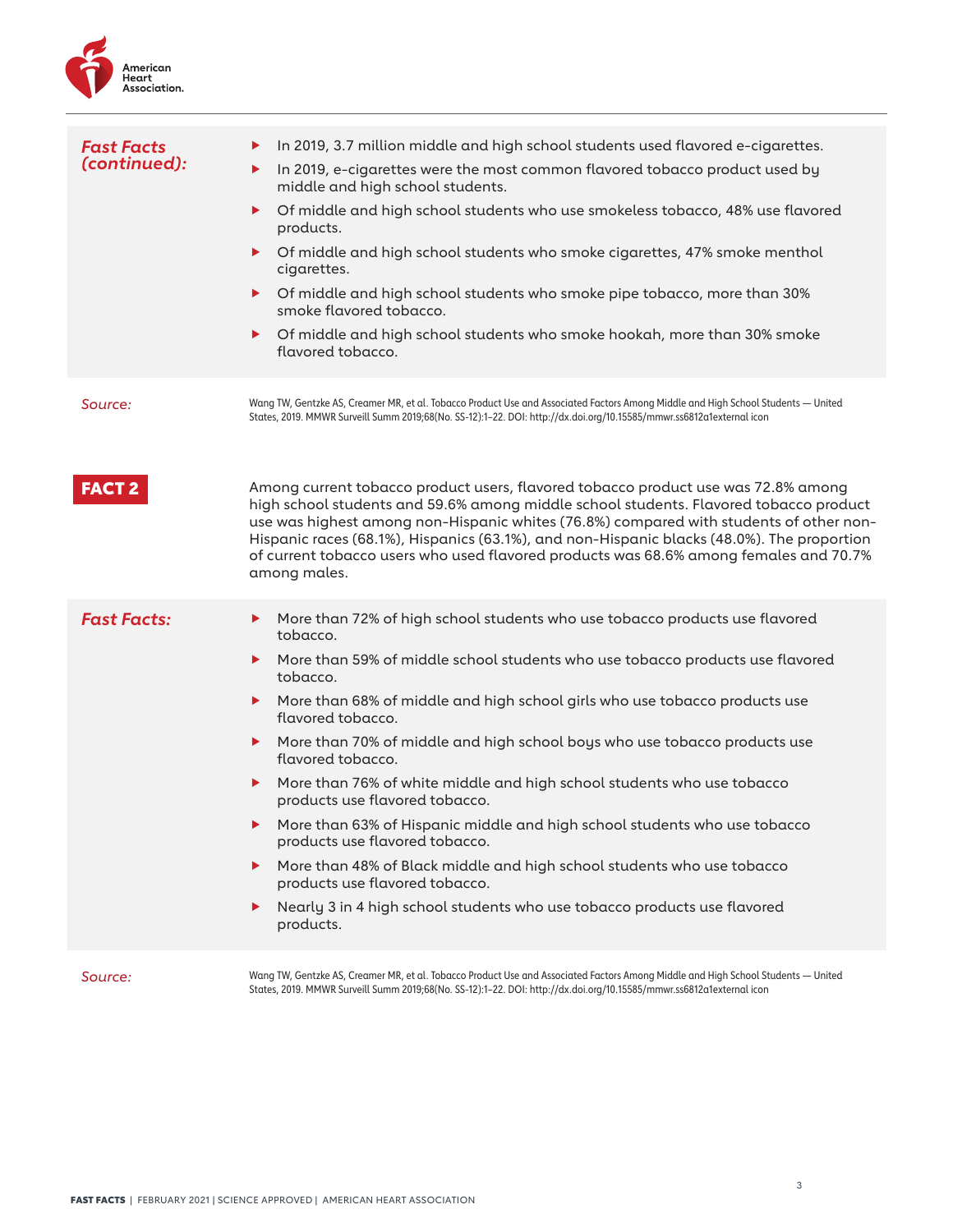| <b>FACT 3</b>      | Historically, cigar manufacturers designed flavored cigars to serve as "starter" smokes<br>for youth and young adults because the flavorings helped mask the harshness,<br>making the products easier to smoke. Recently, there has been an explosion of cheap,<br>flavored cigars. Sales of all cigars (i.e., large cigars, cigarillos and small cigars) more<br>than doubled between 2000 and 2017, from 6.1 billion cigars to 13.3 billion cigars,<br>and sales have been generally increasing at a time when cigarette sales have been<br>declining.                                                                                                                                                                                                                                                                                                                                                                          |
|--------------------|-----------------------------------------------------------------------------------------------------------------------------------------------------------------------------------------------------------------------------------------------------------------------------------------------------------------------------------------------------------------------------------------------------------------------------------------------------------------------------------------------------------------------------------------------------------------------------------------------------------------------------------------------------------------------------------------------------------------------------------------------------------------------------------------------------------------------------------------------------------------------------------------------------------------------------------|
| <b>Fast Facts:</b> | Cigar manufacturers designed flavored cigars as a starter product for youth and<br>▶<br>young adult users because the flavors made the products easier to smoke.<br>The sale of cheap, flavored cigars has recently increased drastically.<br>▶<br>Sales of all cigars more than doubled between 2000 and 2017.<br>▶<br>Cigar sales rose from more than 6 billion in 2000 to more than 13 billion in 2017.<br>From 2000 to 2017, cigar sales rose by 7.2 billion.<br>▶<br>Sales of cigars increased between 2000 and 2017 despite a decline in cigarette<br>sales.                                                                                                                                                                                                                                                                                                                                                                |
| Sources:           | Kostygina, G, Glantz, S, & Ling, PM, "Tobacco industry use of flavours to recruit new users of little cigars and cigarillos," Tobacco Control 25(1):66-<br>74, January 2016<br>U.S. Alcohol and Tobacco Tax and Trade Bureau (TTB), Tobacco Statistics. December 2000 & December 2017, https://www.ttb.gov/tobacco/<br>tobacco-stats.shtml.                                                                                                                                                                                                                                                                                                                                                                                                                                                                                                                                                                                       |
| <b>FACT4</b>       | A government study found that 81% of kids who have ever used tobacco products started<br>with a flavored product, including 81% who have ever tried e-cigarettes and 65% who have<br>ever tried cigars. Youth also cite flavors as a major reason for their current use of non-<br>cigarette tobacco products, with 81.5% of youth e-cigarette users and 73.8% of youth cigar<br>users saying they used the product "because they come in flavors I like."                                                                                                                                                                                                                                                                                                                                                                                                                                                                        |
| <b>Fast Facts:</b> | More than 80% of youth who have ever used tobacco products started with a<br>▶<br>flavored tobacco product.<br>The majority of youth who use tobacco products start with flavored products.<br>▶<br>More than 8 out of 10 youth who have ever used tobacco products started with a<br>flavored product.<br>Among youth who have ever used e-cigarettes, 81% used a flavored product first.<br>▶<br>Among youth who have ever tried cigars, 65% used a flavored product first.<br>▶<br>More than 80% of youth e-cigarette users use e-cigarettes because they come in<br>flavors they like.<br>Nearly 3 in 4 youth cigar smokers smoke cigars because they come in flavors they<br>▶<br>like.<br>Flavored products are a major reason for youth use of non-cigarette tobacco like<br>e-cigarettes and cigars.<br>Flavored products were the first tobacco product used by 4 in 5 youth who never<br>▶<br>used e-cigarettes before. |
| Source:            | Ambrose, BK, et al., "Flavored Tobacco Product Use Among US Youth Aged 12-17 Years, 2013-2014," Journal of the American Medical Association,<br>published online October 26, 2015.                                                                                                                                                                                                                                                                                                                                                                                                                                                                                                                                                                                                                                                                                                                                                |

4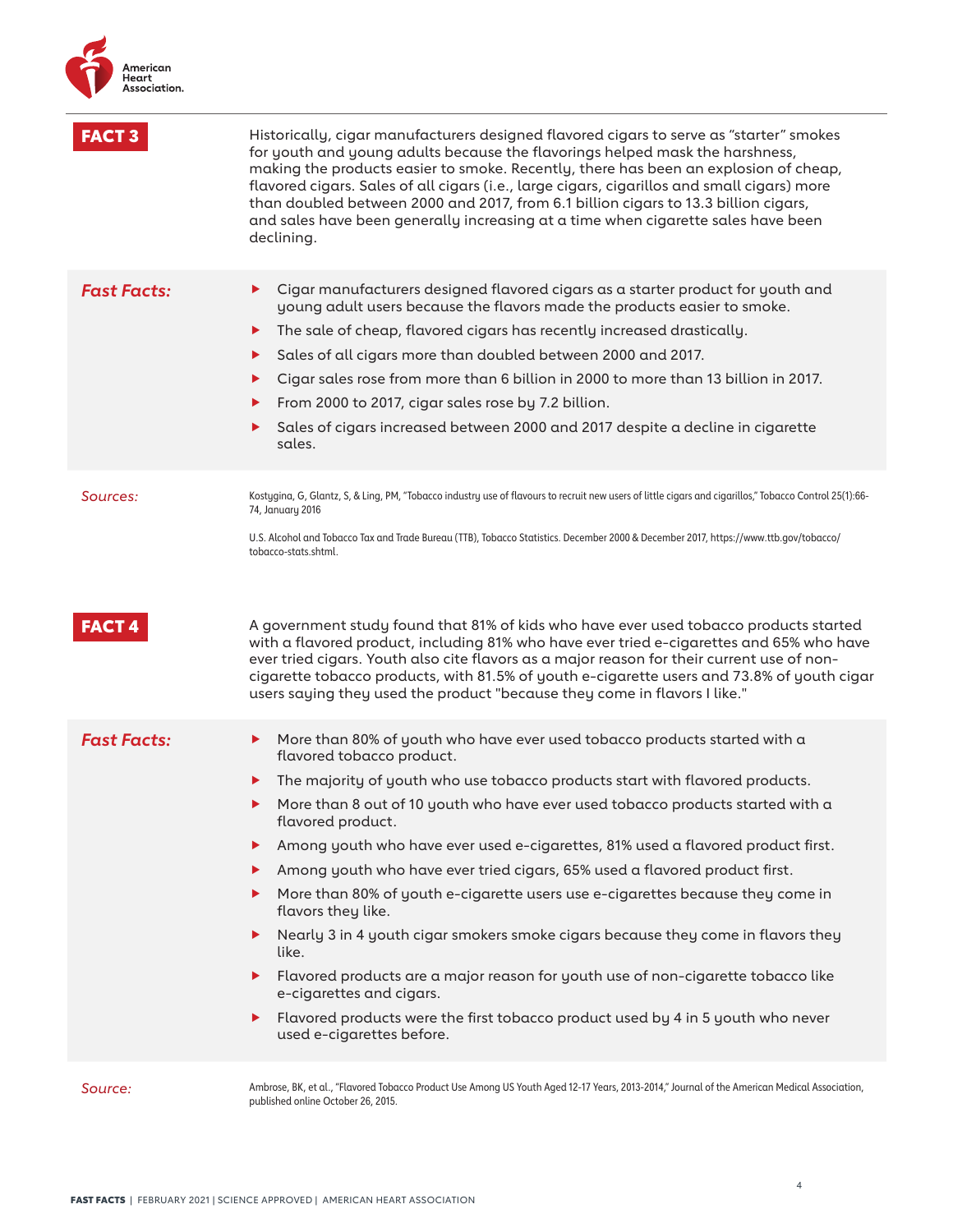

|                    | It was observed that 81% of youth and 86% of young adults who had ever used tobacco<br>reported that their first product was flavored, versus 54% of adults aged 25 or older. Further,<br>among youth who ever used tobacco, those who said that their first tobacco product was<br>flavored had a 13% higher prevalence of current tobacco use a year later. And among<br>adults who ever used tobacco, those who said that their first tobacco product was flavored<br>had a 32% higher prevalence of current tobacco use a year later.                                                                                                                                                                                                                                                                                                                                                           |
|--------------------|-----------------------------------------------------------------------------------------------------------------------------------------------------------------------------------------------------------------------------------------------------------------------------------------------------------------------------------------------------------------------------------------------------------------------------------------------------------------------------------------------------------------------------------------------------------------------------------------------------------------------------------------------------------------------------------------------------------------------------------------------------------------------------------------------------------------------------------------------------------------------------------------------------|
| <b>Fast Facts:</b> | Using flavored tobacco products results in a higher likelihood that users will<br>▶<br>continue to use tobacco.<br>Among youth who ever used tobacco, those who began using with flavored<br>▶<br>products had 13% higher prevalence to still be using tobacco a year later.<br>Among adults who ever used tobacco, those who began using with flavored<br>products had 32% higher prevalence to still be using tobacco a year later.<br>Among young adults who have ever used a tobacco product, 86% used a flavored<br>▶<br>product first.<br>Among adults 25 and older who have ever used a tobacco product, 54% used a<br>▶<br>flavored product first.<br>More than half of adults who have used a tobacco product started with a flavored<br>▶<br>product.<br>Use of flavored tobacco products by youth was associated with 13% higher<br>▶<br>prevalence of current tobacco use a year later. |
| Source:            | Villanti AC, Johnson AL, Ambrose BK, et al. Flavored Tobacco Product Use in Youth and Adults: Findings From the First Wave of the PATH Study<br>(2013-2014). Am J Prev Med. 2017;53(2):139-151. doi:10.1016/j.amepre.2017.01.026                                                                                                                                                                                                                                                                                                                                                                                                                                                                                                                                                                                                                                                                    |
| <b>FACT 6</b>      | After Juul removed fruit and sweet flavors from retail stores in November 2018, sales of the company's mint/<br>menthol flavors nearly doubled by April 2019. This helped the company surpass all original sales of all products<br>including fruit and sweet flavors.<br>Juul is responsible for 91% of the market growth in tobacco flavor sales, and all growth of mint/menthol flavor<br>sales, as of April 2019.<br>Njoy, an e-cigarette competitor to Juul, saw an increase of \$37 million in monthly fruit flavored sales between<br>September 2018 - September 2019 after Juul removed their fruit flavored products from shelves in November<br>2018.                                                                                                                                                                                                                                     |
| <b>Fast Facts:</b> | Removing only a portion of fruit and sweet flavors from companies and products<br>▶<br>results in higher use of other fruit and mint flavors.<br>Removing some flavor products does not cause an decrease in use.<br>▶                                                                                                                                                                                                                                                                                                                                                                                                                                                                                                                                                                                                                                                                              |
| Source:            | Alex Liber, Zachary Cahn, Aidan Larsen, Jeffrey Drope, "Flavored E-Cigarette Sales in the United States Under Self-Regulation From January 2015<br>Through October 2019", American Journal of Public Health: pp. e1-e3.                                                                                                                                                                                                                                                                                                                                                                                                                                                                                                                                                                                                                                                                             |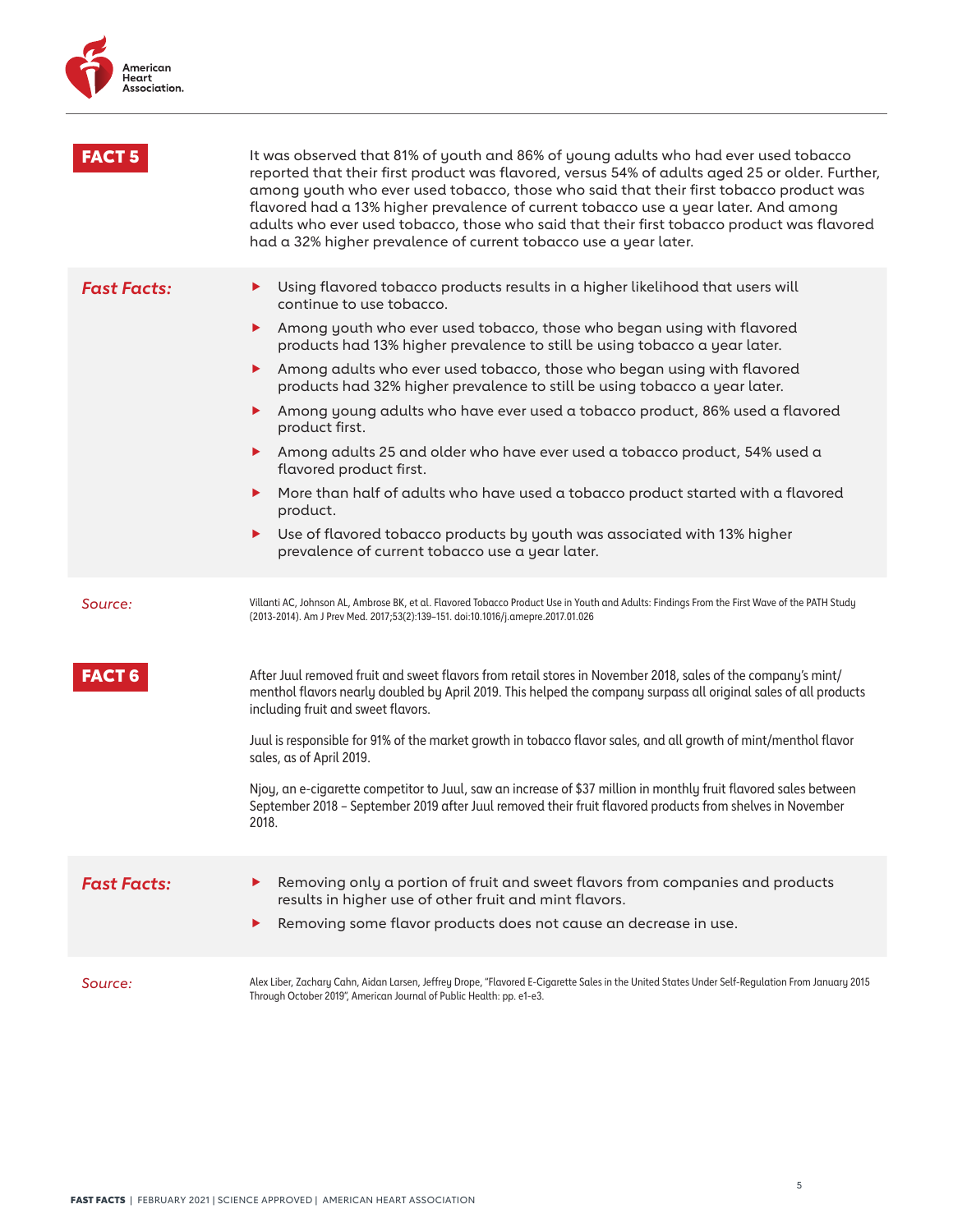

# **Menthol Cigarettes**

| <b>FACT1</b>             | By masking the harshness and soothing the irritation caused by tobacco smoke, flavors<br>make it easier for beginners - primarily kids - to experiment with the product and<br>ultimately become addicted. Menthol has particularly appealing qualities for novice<br>smokers. Menthol is a chemical compound that cools and numbs the throat, reducing the<br>harshness of cigarette smoke and thereby making menthol cigarettes more appealing to<br>youth who are initiating tobacco use.                                                                                                                                                                                                                                                                                            |
|--------------------------|-----------------------------------------------------------------------------------------------------------------------------------------------------------------------------------------------------------------------------------------------------------------------------------------------------------------------------------------------------------------------------------------------------------------------------------------------------------------------------------------------------------------------------------------------------------------------------------------------------------------------------------------------------------------------------------------------------------------------------------------------------------------------------------------|
| <b>Fast Facts:</b>       | Flavored cigarettes mask the harshness and reduce irritation caused by tobacco<br>▶<br>smoke.<br>Flavored tobacco makes it easier for beginners and kids to experiment with<br>▶<br>tobacco products.<br>Menthol cigarettes are more appealing to youth smokers who are new tobacco<br>▶<br>users.<br>Menthol cools and numbs the throat during smoking, making cigarette smoke less<br>▶<br>harsh.<br>Smoking menthol cigarettes is less harsh than traditional cigarettes.<br>▶<br>Menthol has the additional quality of soothing the irritation of combustible<br>▶<br>cigarettes, which is why many young people start smoking using menthol.<br>Many young people start smoking using menthol flavors for their cooling effect,<br>▶<br>reducing the harshness of cigarette smoke. |
| Source:<br><b>FACT 2</b> | FDA. Preliminary Scientific Evaluation of the Possible Public Health Effects of Menthol versus Nonmenthol Cigarettes (2013).<br>Smoking any kind of cigarette, including menthol cigarettes, is harmful and increases risk<br>for serious illness and death. Studies have shown that menthol in cigarettes likely leads<br>people—especially young people—to experiment with smoking. It also could increase a<br>young person's risk of becoming dependent on nicotine. Compared to adults who smoke<br>non-menthol cigarettes, adults who smoke menthol cigarettes make more attempts to quit<br>smoking and have a harder time quitting.                                                                                                                                             |
| <b>Fast Facts:</b>       | Smoking any kind of cigarette increases the risk of serious illness and death.<br>▶<br>Smoking menthol cigarettes increases the risk of serious illness and death.<br>▶<br>Menthol in cigarettes likely leads people to experiment with smoking.<br>▶<br>Menthol in cigarettes likely leads young people to experiment with smoking.<br>▶<br>Menthol in cigarettes could increase a young person's risk of becoming nicotine-<br>▶<br>dependent.<br>Adults who smoke menthol cigarettes have a harder time quitting smoking than<br>▶<br>those who smoke unflavored cigarettes.<br>Adults who smoke menthol cigarettes make more unsuccessful attempts to quit<br>▶<br>smoking.<br>Young people may become dependent on nicotine by experimenting with menthol<br>▶<br>cigarettes.      |
| Source:                  | Mills SD, Henriksen L, Golden SD, et al. Disparities in retail marketing for menthol cigarettes in the United States, 2015. Health Place.<br>2018;53:62-70. doi:10.1016/j.healthplace.2018.06.011                                                                                                                                                                                                                                                                                                                                                                                                                                                                                                                                                                                       |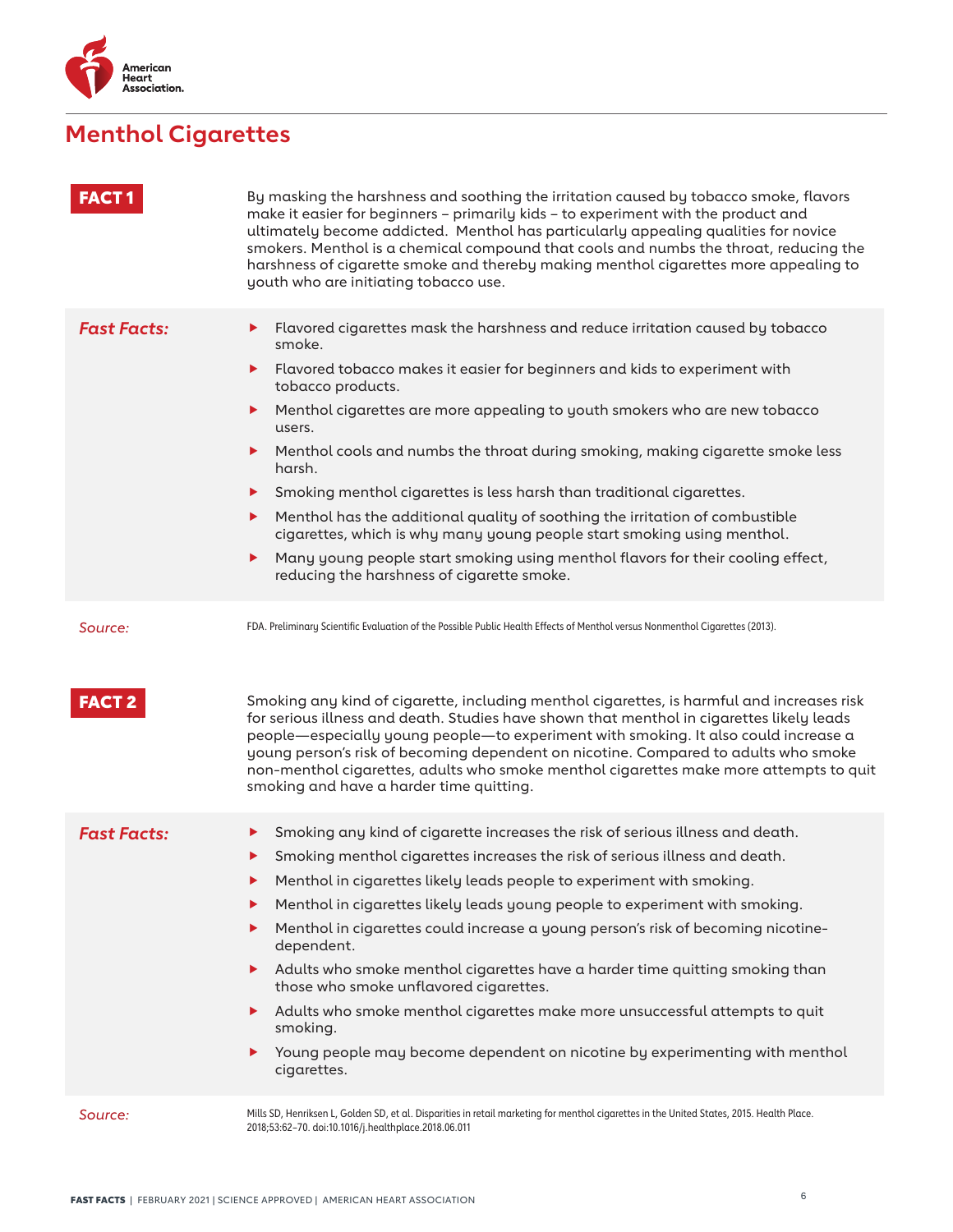

| <b>FACT</b>        | Menthol cigarettes are used at disproportionately higher rates by racial and ethnic<br>minority smokers, including African Americans (84.6%), Hispanics or Latinos (46.9%) and<br>Asian Americans (38%), compared to White smokers (28.9%).(16) Also, approximately<br>71% of all young LGBT smokers use menthol cigarettes. At least half of all teen smokers<br>use menthol tobacco products, including more than 70% of adolescent African American<br>smokers and more than half of all adolescent Latino smokers.                                                                                                                                                                                                                                                                                                                                                                  |
|--------------------|-----------------------------------------------------------------------------------------------------------------------------------------------------------------------------------------------------------------------------------------------------------------------------------------------------------------------------------------------------------------------------------------------------------------------------------------------------------------------------------------------------------------------------------------------------------------------------------------------------------------------------------------------------------------------------------------------------------------------------------------------------------------------------------------------------------------------------------------------------------------------------------------|
| <b>Fast Facts:</b> | Racial and ethnic minority smokers are more likely to use menthol cigarettes<br>▶<br>compared to white smokers.<br>The vast majority of African Americans smokers use menthol cigarettes.<br>▶<br>Nearly 85% of African American smokers use menthol cigarettes.<br>▶<br>Nearly half of Latino smokers use menthol cigarettes.<br>▶<br>More than 35% of Asian American smokers use menthol cigarettes.<br>▶<br>A majority of young LGBT smokers use menthol cigarettes.<br>▶<br>More than 70% of young LGBT smokers use menthol cigarettes.<br>At least half of all teen smokers use menthol tobacco products.<br>Nearly 3 in 4 youth African American smokers use menthol tobacco products.<br>▶                                                                                                                                                                                       |
| Source:            | Villanti AC, Mowery PD, Delnevo CD, Niaura RS, Abrams DB, Giovino GA. Changes in the prevalence and correlates of menthol cigarette use in<br>the USA, 2004-2014external icon. Tob Control. 2016;25:ii14-ii20. Doi:10.1136/tobaccocontrol-2016-053329.<br>National Youth Advocacy Coalition, Coming Out About Smoking: A Report from the National LGBTQ Young Adult Tobacco Project (2010).                                                                                                                                                                                                                                                                                                                                                                                                                                                                                             |
| <b>FACT4</b>       | Price promotions for Newport menthol cigarettes are also more common in neighborhoods<br>with more Black residents and this pattern was unique to the brand. Given the<br>disproportionate retail advertising for menthol cigarettes and targeted use of Newport<br>price promotions, it is not surprising that more than 80% of Black smokers use menthol<br>cigarettes and Newport is the preferred brand The pack price of Newport Full Flavor<br>(menthol) cigarettes was cheaper in neighborhoods with more Black, youth and<br>lower-income residents. The Newport Full Flavor (menthol) pack price was cheapest in<br>neighborhoods with the highest percentage of Black residents and the lowest median<br>household incomes.                                                                                                                                                   |
| <b>Fast Facts:</b> | The cigarette company Newport frequently runs price discounts for menthol<br>▶<br>cigarettes in neighborhoods with more Black residents.<br>The cigarette company Newport more frequently discounts menthol cigarettes in<br>▶<br>predominantly black neighborhoods than in predominantly white neighborhoods.<br>The pack price of Newport Full Flavor (menthol) cigarettes is often cheaper in<br>▶<br>neighborhoods with more Black, youth and lower-income residents.<br>In a 2018 study, the Newport Full Flavor (menthol) pack price was cheapest in<br>▶<br>neighborhoods with the higher percentages of Black residents and lower median<br>income households.<br>Newport is the preferred brand of Black smokers and a 2018 study showed the<br>▶<br>cigarette company targets neighborhoods with high percentage Black residents with<br>disproportionate retail advertising. |
| Source:            | Mills SD, Henriksen L, Golden SD, et al. Disparities in retail marketing for menthol cigarettes in the United States, 2015. Health Place. 2018;53:62-<br>70. doi:10.1016/j.healthplace.2018.06.011                                                                                                                                                                                                                                                                                                                                                                                                                                                                                                                                                                                                                                                                                      |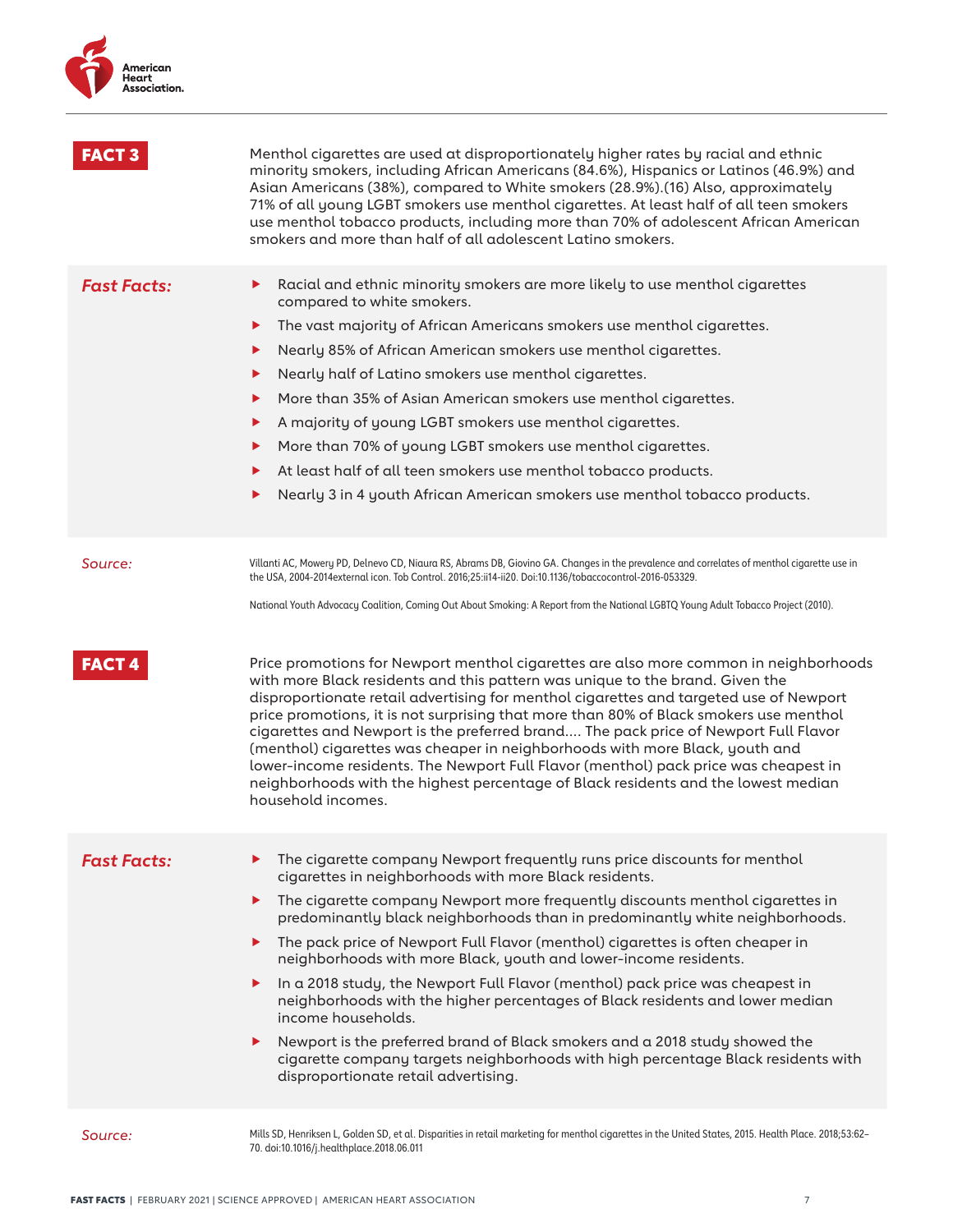

| FACT 5             | Consistent with previous research (Gardiner & Clark, 2010; Author, 2015), retail menthol<br>advertising was more common in neighborhoods with more Black and lower-income<br>residents. These findings suggest that, when controlling for other neighborhood<br>demographics, retail menthol advertising is targeted to neighborhoods with more<br>Black residents, but not related to Asian/Pacific Islander or Hispanic racial/ethnic group<br>demographics.                                                                                                                                                                              |
|--------------------|---------------------------------------------------------------------------------------------------------------------------------------------------------------------------------------------------------------------------------------------------------------------------------------------------------------------------------------------------------------------------------------------------------------------------------------------------------------------------------------------------------------------------------------------------------------------------------------------------------------------------------------------|
| <b>Fast Facts:</b> | In-store advertising for menthol cigarettes is more common in neighborhoods with<br>▶<br>more Black and lower-income residents.<br>Studies show that in-store advertising for menthol cigarettes is targeted to<br>▶<br>neighborhood with more Black residents.<br>Cigarette companies target neighborhood with more Black residents with in-store<br>▶<br>advertising for menthol cigarettes.                                                                                                                                                                                                                                              |
| Source:            | Mills SD, Henriksen L, Golden SD, et al. Disparities in retail marketing for menthol cigarettes in the United States, 2015. Health Place. 2018;53:62-<br>70. doi:10.1016/j.healthplace.2018.06.011.                                                                                                                                                                                                                                                                                                                                                                                                                                         |
| FACT 6             | Studies suggest that menthol cigarettes are marketed extensively in the retail environment,<br>especially in neighborhoods with higher proportions of Black, Asian/Pacific Islander youth<br>and lower-income residents. Disparities in menthol cigarette marketing varied by type of<br>marketing and cigarette brand.                                                                                                                                                                                                                                                                                                                     |
| <b>Fast Facts:</b> | Menthol cigarettes are marketed extensively in retail settings in minority and low-<br>►<br>income neighborhoods.<br>• Cigarette companies target low-income neighborhoods with in-store advertising for<br>menthol cigarettes.<br>Cigarette companies target neighborhoods with higher percentages of minority<br>$\blacktriangleright$<br>residents with in-store advertising for menthol cigarettes.<br>Cigarette companies target low-income neighborhoods with in-store advertising for<br>▶.<br>menthol cigarettes.<br>Menthol cigarettes are marketed extensively in neighborhoods with high proportions of<br>▶<br>youth residents. |
| Source:            | Mills SD, Henriksen L, Golden SD, et al. Disparities in retail marketing for menthol cigarettes in the United States, 2015. Health Place. 2018;53:62-<br>70. doi:10.1016/j.healthplace.2018.06.011                                                                                                                                                                                                                                                                                                                                                                                                                                          |

8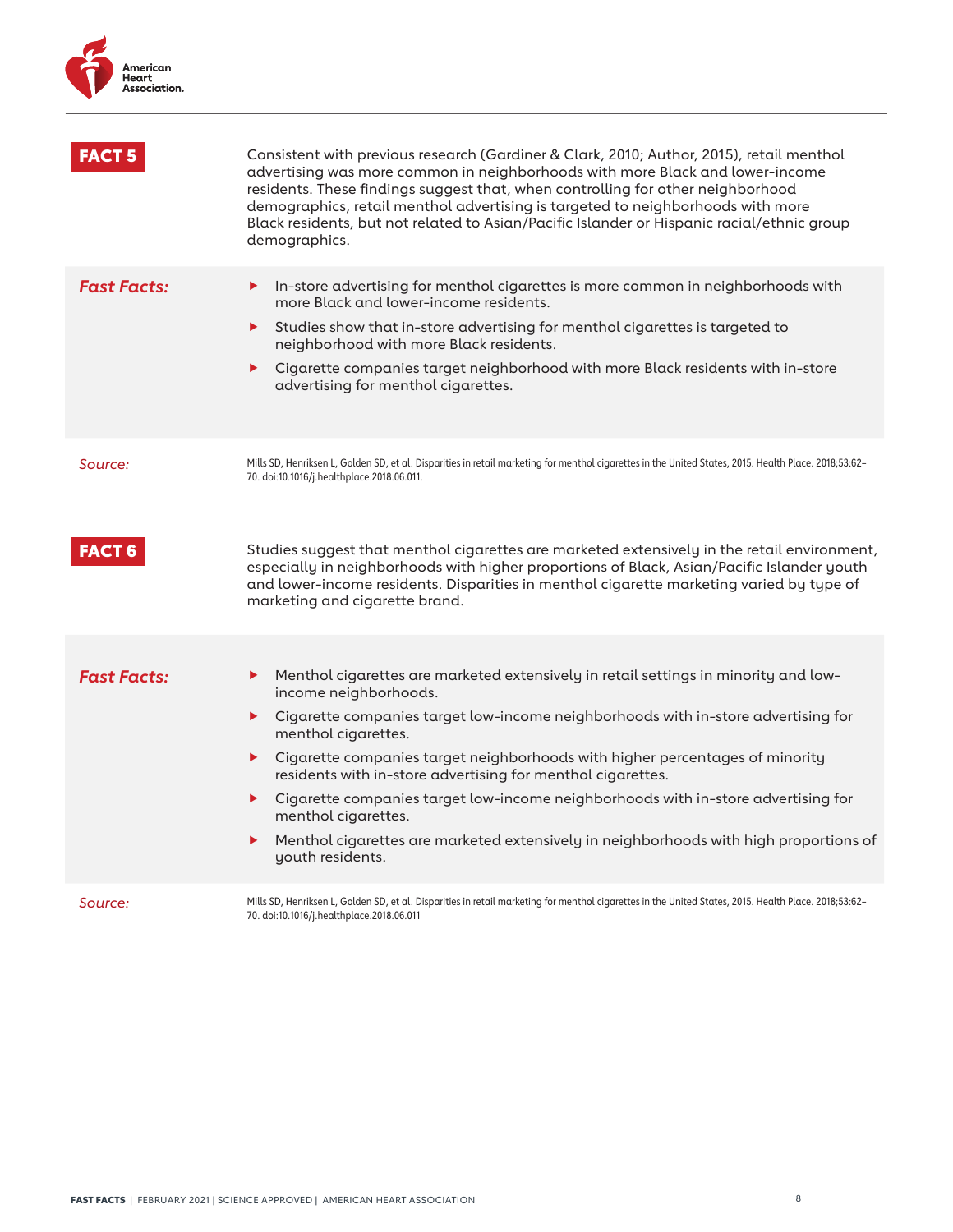

## **Nicotine and E-Cigarettes Can Have Adverse Health Effects**

| <b>FACT1</b>              | Cigarette smoking is the leading preventable cause of death in the United States, causing<br>more than 480,000 deaths each year-nearly 20 percent of all deaths. Smoking cigarettes<br>leads to disease and disability and harms nearly every organ of the body.                                                                                                                                                                                                                                                                                                                                                                                                                                                                                                                                                                |
|---------------------------|---------------------------------------------------------------------------------------------------------------------------------------------------------------------------------------------------------------------------------------------------------------------------------------------------------------------------------------------------------------------------------------------------------------------------------------------------------------------------------------------------------------------------------------------------------------------------------------------------------------------------------------------------------------------------------------------------------------------------------------------------------------------------------------------------------------------------------|
| <b>Fast Facts:</b>        | Smoking is the leading cause of death in the United States.<br>▶<br>Smoking cigarettes can cause harm to nearly every organ of the body.<br>Smoking cigarettes can lead to death and disability.<br>Smoking results in nearly one in five deaths in the United States.                                                                                                                                                                                                                                                                                                                                                                                                                                                                                                                                                          |
| Source:                   | U.S. Department of Health and Human Services. The Health Consequences of Smoking-50 Years of Progress: A Report of the Surgeon General.<br>Atlanta, GA: U.S. Department of Health and Human Services, Centers for Disease Control and Prevention, National Center for Chronic Disease<br>Prevention and Health Promotion, Office on Smoking and Health, 2014.                                                                                                                                                                                                                                                                                                                                                                                                                                                                   |
| <b>FACT 2</b>             | Secondhand smoke causes premature death and disease in children and adults who do<br>not smoke. There is no risk-free level of exposure to secondhand smoke and more than 50<br>carcinogens have been identified in secondhand smoke. Since the 1964 Surgeon General's<br>Report, 2.5 million adults who were nonsmokers died because they breathed secondhand<br>smoke.                                                                                                                                                                                                                                                                                                                                                                                                                                                        |
| <b>Fast Facts:</b>        | Secondhand smoke can cause death and disease in children and adults who do<br>▶<br>not smoke.<br>There is no safe level of exposure to secondhand smoke.<br>Any exposure to secondhand smoke can be harmful.<br>More than 50 carcinogens have been identified in secondhand smoke.<br>▶<br>2.5 million nonsmokers have died because of exposure to secondhand smoke.<br>▶                                                                                                                                                                                                                                                                                                                                                                                                                                                       |
| Sources:<br><b>FACT 3</b> | U.S. Department of Health and Human Services. The Health Consequences of Smoking-50 Years of Progress: A Report of the Surgeon General.<br>Atlanta, GA: U.S. Department of Health and Human Services, Centers for Disease Control and Prevention, National Center for Chronic Disease<br>Prevention and Health Promotion, Office on Smoking and Health, 2014.<br>U.S. Department of Health and Human Services: The Health Consequences of Involuntary Exposure to Tobacco Smoke: A Report of the Surgeon<br>General. Atlanta, GA: U.S. Department of Health and Human Services, Centers for Disease Control and Prevention, National Center for Chronic<br>Disease Prevention and Health Promotion, Office on Smoking and Health, 2006.<br>Exposure to nicotine during adolescence can harm brain development, which can affect |
|                           | learning, memory, and attention. Youth use of nicotine can also increase their risk for<br>future addiction to other drugs.                                                                                                                                                                                                                                                                                                                                                                                                                                                                                                                                                                                                                                                                                                     |
| <b>Fast Facts:</b>        | Exposure to nicotine during adolescence harms brain development.<br>Exposure to nicotine during adolescence can harm children's and teens' learning,<br>memory, and attention span.<br>Using nicotine as an adolescent can increase the risk of addiction to other drugs.                                                                                                                                                                                                                                                                                                                                                                                                                                                                                                                                                       |
| Source:                   | U.S. Department of Health and Human Services. E-Cigarette Use Among Youth and Young Adults. A Report of the Surgeon General. Atlanta, GA:<br>U.S. Department of Health and Human Services, Centers for Disease Control and Prevention, National Center for Chronic Disease Prevention and<br>Health Promotion, Office on Smoking and Health, 2016.                                                                                                                                                                                                                                                                                                                                                                                                                                                                              |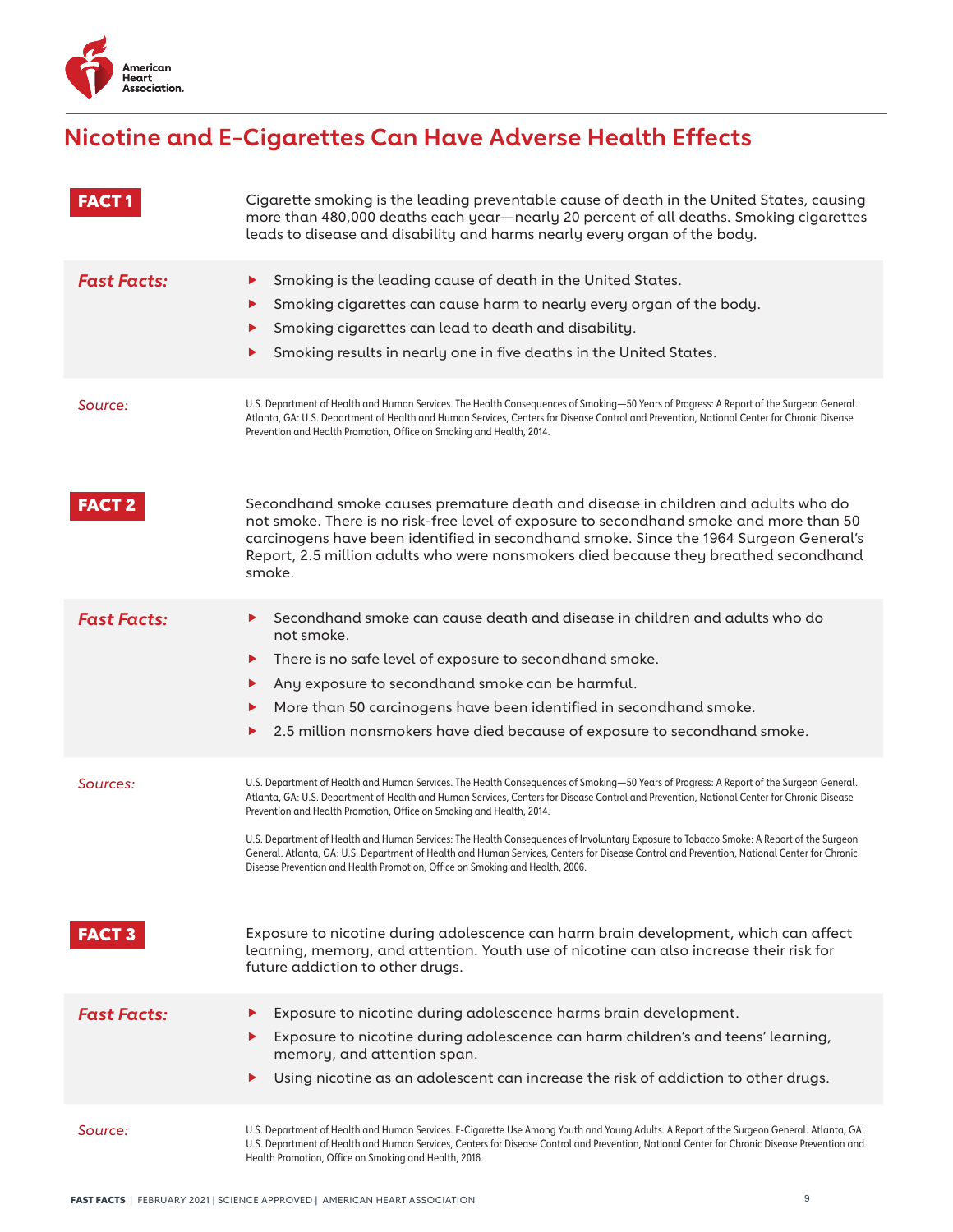

| <b>FACT4</b>       | In addition to nicotine, the aerosol from e-cigarettes can potentially expose both users and<br>bystanders to harmful substances such as heavy metals, volatile organic compounds, and<br>ultrafine particles that can be inhaled deeply into the lungs.                                                                                                                                                                                                                                                                                                                                                                                                                                                                                                                                                                                                                                                                                                                    |
|--------------------|-----------------------------------------------------------------------------------------------------------------------------------------------------------------------------------------------------------------------------------------------------------------------------------------------------------------------------------------------------------------------------------------------------------------------------------------------------------------------------------------------------------------------------------------------------------------------------------------------------------------------------------------------------------------------------------------------------------------------------------------------------------------------------------------------------------------------------------------------------------------------------------------------------------------------------------------------------------------------------|
| <b>Fast Facts:</b> | E-cigarettes contain multiple harmful materials in addition to nicotine.<br>▶<br>E-cigarette use can expose adolescents to harmful substances like heavy metals,<br>▶<br>volatile organic compounds, and ultrafine particles that can be inhaled deeply<br>into the lungs.<br>Heavy metals, ultrafine particles and volatile organic compounds are some of the<br>▶<br>harmful substances found in the aerosol of e-cigarettes.<br>Users and bystanders can be exposed to harmful materials present in the aerosol<br>▶<br>from e-cigarettes.<br>E-cigarettes contain not only addictive chemicals like nicotine but also heavy<br>▶<br>metals, volatile organic compounds and ultrafine particles found in aerosol.                                                                                                                                                                                                                                                        |
| Source:            | U.S. Department of Health and Human Services. E-Cigarette Use Among Youth and Young Adults. A Report of the Surgeon General. Atlanta, GA:<br>U.S. Department of Health and Human Services, Centers for Disease Control and Prevention, National Center for Chronic Disease Prevention and<br>Health Promotion, Office on Smoking and Health, 2016.                                                                                                                                                                                                                                                                                                                                                                                                                                                                                                                                                                                                                          |
| <b>FACT 5</b>      | A typical JUUL cartridge, or "pod," contains about as much nicotine as a pack of 20 regular<br>cigarettes. Some e-cigarette cartridges use nicotine salts, which allow a higher level of<br>nicotine to be inhaled more easily and with less irritation than the free-base nicotine that<br>has traditionally been used in tobacco products. According to a 2015 study, 5.8% of high<br>school seniors used both e-cigarettes and traditional cigarettes.                                                                                                                                                                                                                                                                                                                                                                                                                                                                                                                   |
| <b>Fast Facts:</b> | A typical JUUL pod contains about as much nicotine as a pack of 20 regular cigarettes.<br>▶<br>Many e-cigarettes use nicotine salts, which allows the user to inhale more nicotine with<br>▶<br>less irritation.<br>Using e-cigarettes can lead young people to nicotine dependence and the use of other<br>▶<br>tobacco products like traditional cigarettes.<br>In 2015, 5.8% of high school seniors used both e-cigarettes and traditional cigarettes.<br>▶<br>JUUL pods contain about as much nicotine as a pack of cigarettes.<br>▶<br>E-cigarettes that use nicotine salts allow for easy consumption of higher levels of<br>▶<br>nicotine than other tobacco products.<br>E-cigarettes can contain more nicotine, an addictive substance, than traditional<br>▶<br>tobacco products.<br>Using 1 JUUL pod can expose youth to as much nicotine as smoking a full pack of 20<br>▶<br>cigarettes.<br>When it comes to nicotine, 1 JUUL pod = 1 pack of cigarettes.<br>▶ |
| Source:            | Willett JG, Bennett M, Hair EC, et al. Recognition, use and perceptions of JUUL among youth and young adults. Tob Control. 2018. Epub ahead of<br>print. doi: 10.1136/tobaccocontrol-2018-054273.                                                                                                                                                                                                                                                                                                                                                                                                                                                                                                                                                                                                                                                                                                                                                                           |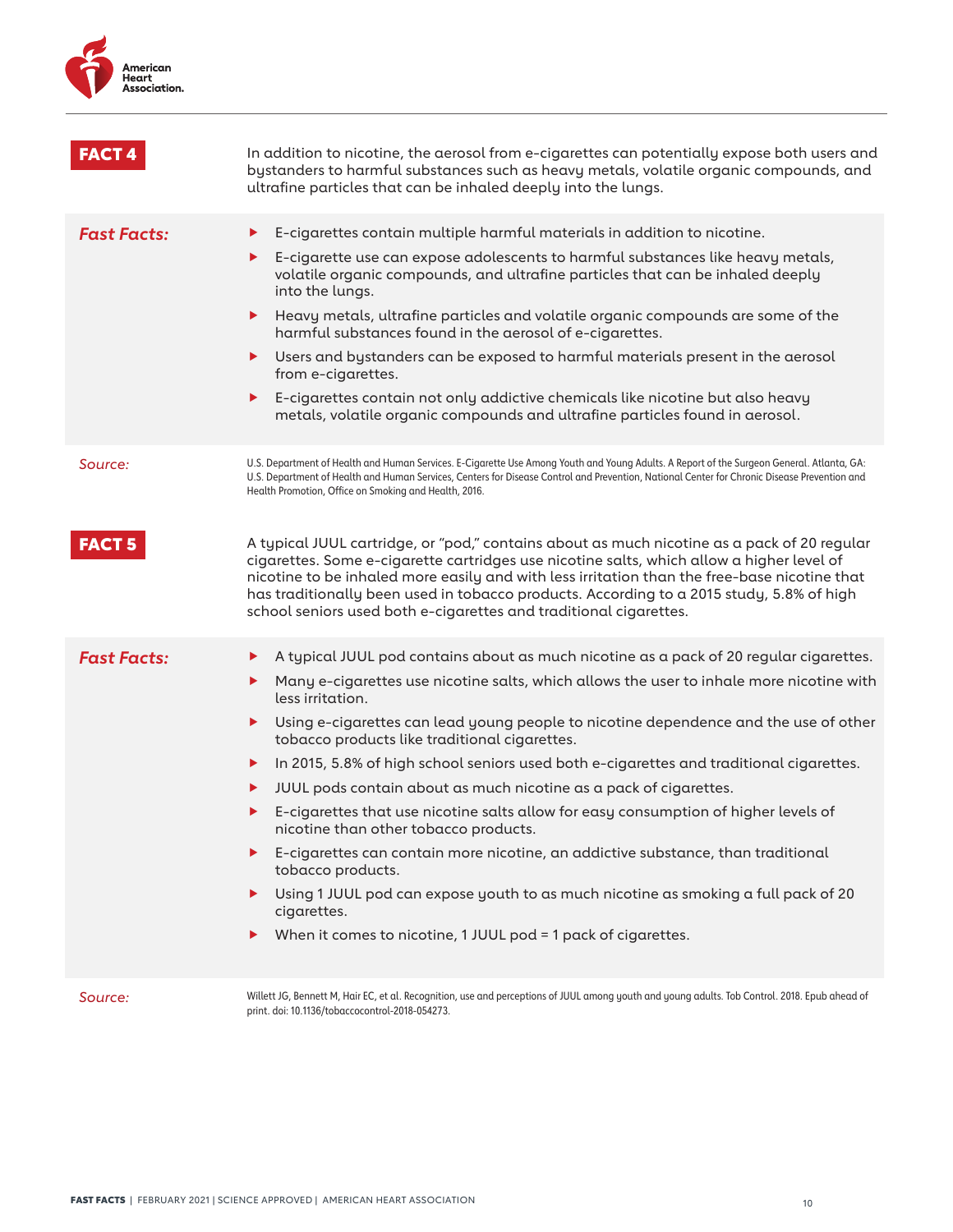

| <b>FACT 6</b>      | A 2018 survey of high school students by the National Institute of Drug Abuse found that<br>43.4% of high school seniors who use e-cigarettes did not know they were inhaling nicotine,<br>including 25.7% who thought that they were inhaling only flavoring and 13.7% who<br>thought they were inhaling marijuana or hash oil. By comparison, 29.7% of high school<br>seniors who use e-cigarettes were aware that they were inhaling nicotine.                                                                                                                                                                                                                                    |
|--------------------|--------------------------------------------------------------------------------------------------------------------------------------------------------------------------------------------------------------------------------------------------------------------------------------------------------------------------------------------------------------------------------------------------------------------------------------------------------------------------------------------------------------------------------------------------------------------------------------------------------------------------------------------------------------------------------------|
| <b>Fast Facts:</b> | In a 2018 survey, more than a quarter of high school seniors who use e-cigarettes<br>thought they were inhaling only flavoring.<br>In a 2018 survey, less than 30% of high school seniors who use e-cigarettes were<br>▶<br>aware they were inhaling nicotine.<br>A fourth of high school seniors who use e-cigarettes thought they were inhaling<br>▶<br>"only flavoring" and not harmful chemicals like nicotine.<br>Many students who use e-cigarettes are not aware of the chemicals, including<br>nicotine, that they contain.<br>Less than a third of high school seniors who use e-cigarettes were aware that they<br>▶<br>are inhaling nicotine, according to a 2018 survey. |
| Source:            | National Institute for Health, National Institute on Drug Abuse. Monitoring the Future 2018 Survey Results. December 2018. https://www.<br>drugabuse.gov/related-topics/trends-statistics/infographics/monitoring-future-2018-survey-results                                                                                                                                                                                                                                                                                                                                                                                                                                         |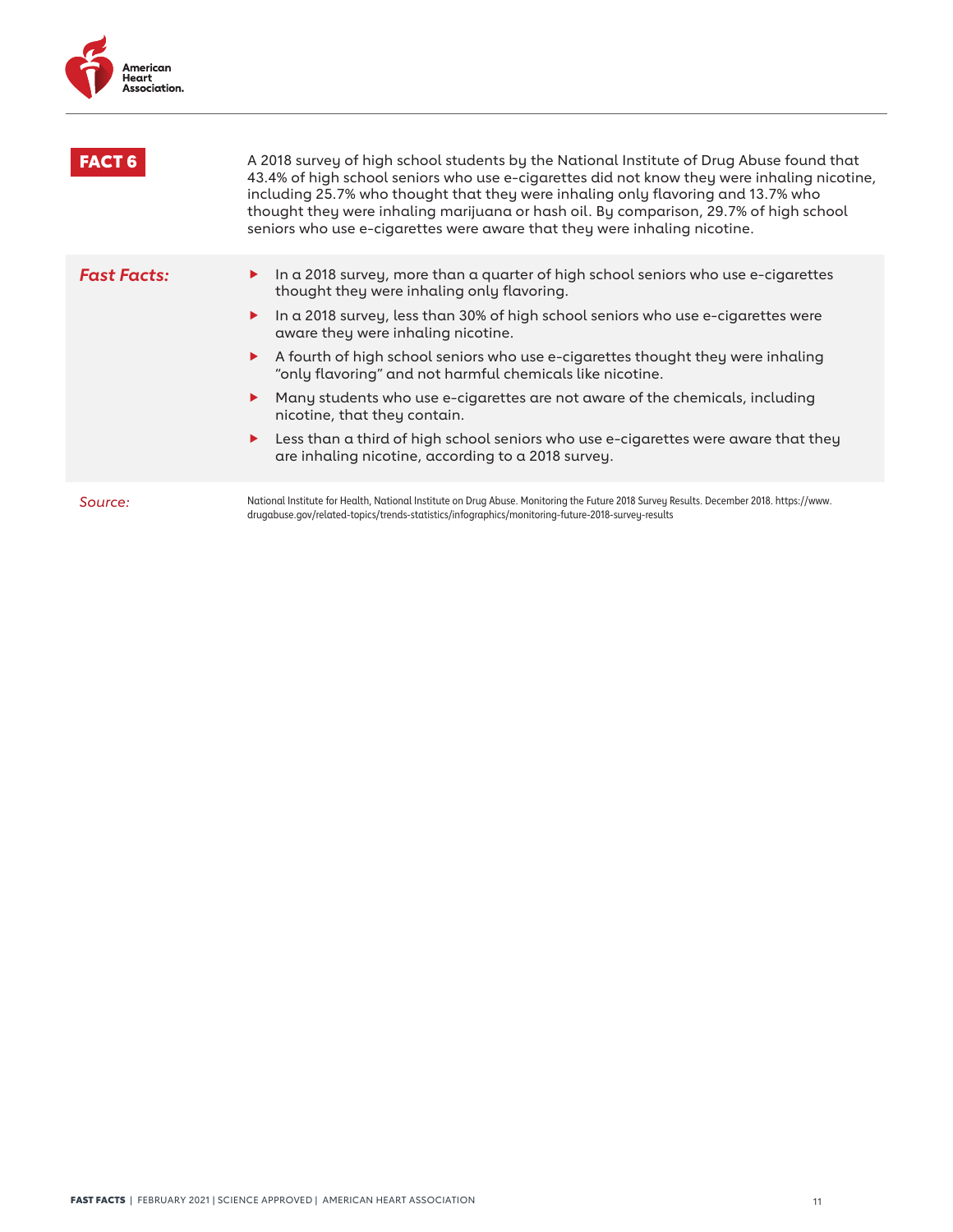

#### **Tobacco and E-cigarette Companies Market their Products Extensively and Have Intentionally Marketed their Products to Kids**

| <b>FACT</b>        | According to the Federal Trade Commission, major tobacco companies Altria Group, ITG<br>Holdings USA, Reynold America, and Vector Group spent \$8.6 billion in 2017 on advertising,<br>amounting to more than \$23 million every day.                                                            |
|--------------------|--------------------------------------------------------------------------------------------------------------------------------------------------------------------------------------------------------------------------------------------------------------------------------------------------|
| <b>Fast Facts:</b> | Major tobacco companies spent more than \$8.5 billion in 2017 on advertising.<br>▶<br>In 2017, major tobacco companies spent more than \$23 million every day<br>advertising their products.                                                                                                     |
| Source:            | Federal Trade Commission, Federal Trade Commission Cigarette Report for 2017. United States, 2019.                                                                                                                                                                                               |
| <b>FACT 2</b>      | A study based on data from the National Youth Tobacco Survey found that 90.7% of<br>middle school and 92.9% of high school students were exposed to pro-tobacco ads in<br>stores, in magazines or on the internet in 2011.                                                                       |
| <b>Fast Facts:</b> | The vast majority of middle and high school students are exposed to advertising<br>▶<br>promoting tobacco products.<br>In 2011, 90.7% of middle school students were exposed to pro-tobacco advertising.<br>▶<br>In 2011, 92.9% of high school students were exposed to pro-tobacco advertising. |
| Source:            | Dube SR, Arrazola RA, Lee J, Engstrom M, Malarcher A. Pro-tobacco influences and susceptibility to smoking cigarettes among middle and high<br>school students--United States, 2011. J Adolesc Health. 2013;52(5 Suppl):S45-S51. doi:10.1016/j.jadohealth.2012.07.007                            |
| <b>FACT 3</b>      | The 2016 National Youth Tobacco Survey found that 78.2% of middle and high school<br>students-20.5 million youth-had been exposed to e-cigarette advertisements from at<br>least one source.                                                                                                     |
| <b>Fast Facts:</b> | In 2016, more than 20 million middle and high school students were exposed to<br>▶<br>e-cigarette advertisements.<br>In 2016, nearly 80% of middle and high school students were exposed to<br>▶<br>e-cigarette advertisements.                                                                  |
| Source:            | Marynak, K, et al., "Exposure to Electronic Cigarette Advertising Among Middle School and High School Students-United States, 2014-<br>2016," Morbidity and Mortality Weekly Report (MMWR) 67(10):294-299, March 16, 2018.                                                                       |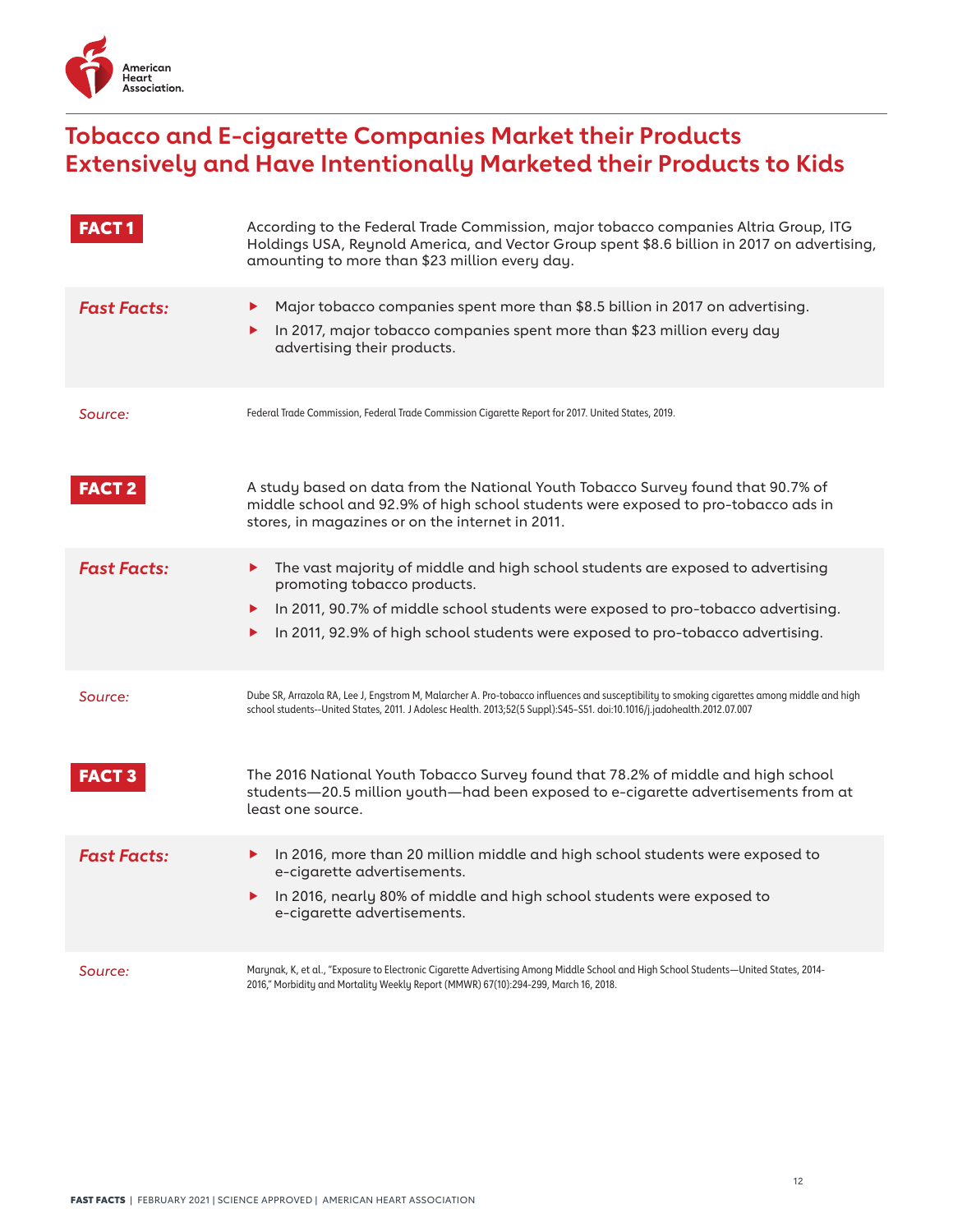

|                    | A 2016 study found a significant association between exposure to e-cigarette marketing<br>via the Internet, print, retail, and TV/movies and current e-cigarette use among middle<br>and high school students. With each additional exposure to another channel of e-cigarette<br>marketing, students' likelihood of ever using e-cigarettes increased by 16%.                                                                                                                                                                                                                                                                                                                                                                                                                                                                                                                                                                                                         |
|--------------------|------------------------------------------------------------------------------------------------------------------------------------------------------------------------------------------------------------------------------------------------------------------------------------------------------------------------------------------------------------------------------------------------------------------------------------------------------------------------------------------------------------------------------------------------------------------------------------------------------------------------------------------------------------------------------------------------------------------------------------------------------------------------------------------------------------------------------------------------------------------------------------------------------------------------------------------------------------------------|
| <b>Fast Facts:</b> | There is a significant association between exposure to e-cigarette advertising and<br>▶<br>e-cigarette use among middle and high school students.<br>Many middle and high school students who used e-cigarettes in 2016 had also<br>been exposed to e-cigarette advertisements.<br>Additional exposure to e-cigarette advertising can increase the likelihood that<br>middle and high school students will use e-cigarettes.                                                                                                                                                                                                                                                                                                                                                                                                                                                                                                                                           |
| Source:            | Mantey, D, et al. "E-Cigarette Marketing Exposure is Associated With E-Cigarette Use Among US Youth," Journal of Adolescent Health, 58(6), 686-<br>690. United States, 2019.                                                                                                                                                                                                                                                                                                                                                                                                                                                                                                                                                                                                                                                                                                                                                                                           |
| <b>FACT 5</b>      | Among youth who had never used e-cigarettes, exposure to e-cigarette marketing via<br>Internet, print, retail, and TV/movies was significantly associated with susceptibility to<br>e-cigarette use. Moreover, among youth who had never used e-cigarettes, with each<br>additional exposure to another channel of e-cigarette marketing, students' odds of<br>susceptibility to e-cigarette use increased by 1.1. For students who were exposed to four<br>channels of e-cigarette marketing, the odds of current e-cigarette use increased by 1.52.                                                                                                                                                                                                                                                                                                                                                                                                                  |
| <b>Fast Facts:</b> | Exposure to e-cigarette advertising can increase the likelihood of middle and high<br>▶.<br>school students to use e-cigarettes.<br>Exposure to e-cigarette advertising across multiple platforms increases the likelihood<br>that middle and high school students will try e-cigarettes.<br>Among middle and high school students who have never used e-cigarettes, each<br>additional exposure to another channel of e-cigarette marketing increases the odds<br>that the student will try an e-cigarette by 1.1.<br>For students who were exposed to e-cigarette advertisements across four channels, the<br>▶<br>odds that they would try an e-cigarette increased by 1.52.<br>Exposure to e-cigarette advertising can increase the likelihood of middle and high<br>school students to use e-cigarettes.<br>Exposure to e-cigarette advertising across multiple platforms increases the likelihood<br>that middle and high school students will try e-cigarettes. |
| Source:            | Mantey, D, et al. "E-Cigarette Marketing Exposure is Associated With E-Cigarette Use Among US Youth," Journal of Adolescent Health, 58(6), 686-<br>690. United States, 2019.                                                                                                                                                                                                                                                                                                                                                                                                                                                                                                                                                                                                                                                                                                                                                                                           |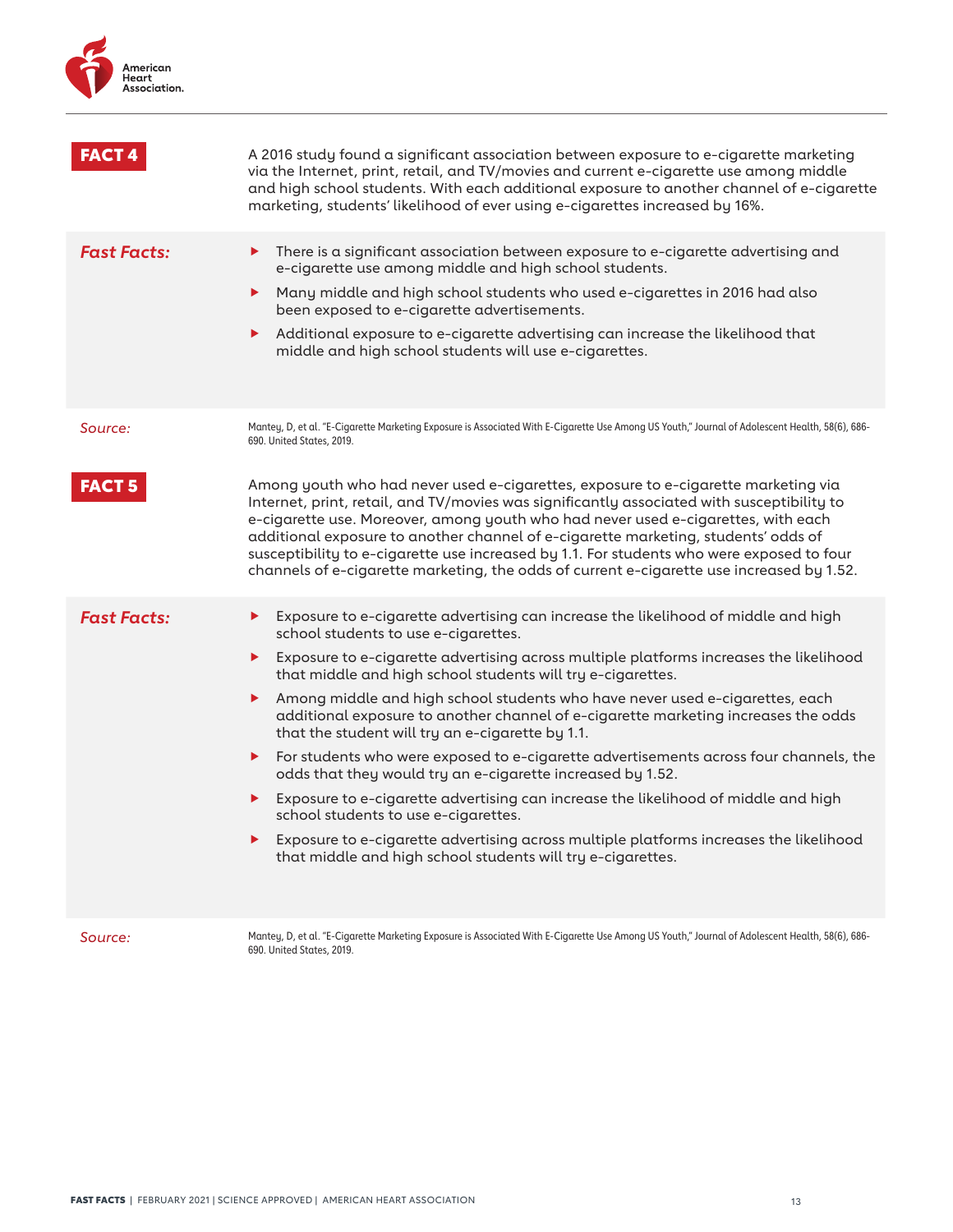

| <b>FACT 6</b>      | Juul is the most popular e-cigarette manufacturer, currently controlling about three<br>quarters of the e-cigarette market share in the United States. In 2018, Altria Group<br>announced a \$12.8 billion investment in Juul resulting in 35% ownership of the company.                                                                                                                                                                                                          |
|--------------------|-----------------------------------------------------------------------------------------------------------------------------------------------------------------------------------------------------------------------------------------------------------------------------------------------------------------------------------------------------------------------------------------------------------------------------------------------------------------------------------|
| <b>Fast Facts:</b> | Juul is the most popular e-cigarette on the market.<br>▶<br>Juul sales represent 68% of all e-cigarette sales.<br>▶<br>Juul sales account for more than two-thirds of the total e-cigarette sales.<br>▶<br>Major tobacco company Altria invested \$12.8 billion in Juul.<br>▶<br>Major tobacco company Altria owns 35% of Juul.<br>▶<br>Altria, makers of Marlboro cigarettes, owns 35% of Juul.                                                                                  |
| Sources:           | Nielsen Total US xAOC/Convenience Database & Wells Fargo Securities, LLC, in Wells Fargo Securities, Nielsen Tobacco All Channel Data Through<br>5/18, May 28, 2019<br>Altria Group, Inc., "Altria Makes \$12.8 Billion Minority Investment in JUUL to Accelerate Harm Reduction and Drive Growth," Press Release, http://<br>investor.altria.com/file/Index?KeyFile=396169695                                                                                                    |
| <b>FACT7</b>       | Juul used organic social media platforms and posts to advertise their products. From<br>2015-2018, more than 250,000 posts were shared with #Juul. When Juul decided to stop<br>promoting their products on social media, the rate of community posting accelerated<br>markedly resulting in the number of posts doubling to more than half a million.                                                                                                                            |
| <b>Fast Facts:</b> | Juul used social media sites frequently to promote their products.<br>▶<br>Over the nearly 3.5 years that Juul posted on social media using #Juul, more than a<br>▶<br>quarter of a million posts appeared.<br>After halting the use of #Juul, community posting increased markedly.<br>▶<br>More than half a million posts have been shared on social media platforms using<br>▶<br>#Juul.                                                                                       |
| Source:            | R. Jackler, D. Ramamurthi, N. Louis-Ferdinand. "Rapid Growth of JUUL Hashtags After the Company Ceased Social Media Promotion," Stanford<br>Research into the Impact of Tobacco Advertising, Stanford University School of Medicine. July 18, 2019.                                                                                                                                                                                                                               |
| <b>FACT 8</b>      | An analysis of the followers of @JUULVapor on Twitter found that nearly half of the brand's<br>followers were predicted to be younger than the legal age to purchase e-cigarettes and<br>may be exposed to JUUL's marketing on social media. 44.9% of @JUULVapor's followers<br>were estimated to be 13 to 17 years of age. 43.6% of @JUULVapor's followers were<br>estimated to 18 to 24 years of age. Only 11.5% of @JUULVapor's followers were estimated<br>25 years or older. |
| <b>Fast Facts:</b> | Nearly 45% of Juul's followers on Twitter are not old enough to purchase tobacco<br>▶<br>legally.<br>88.5% of Juul's followers on Twitter are under the age of 25.<br>▶<br>A significant majority of Juul's followers on Twitter are teens or young adults.<br>▶<br>Less than 12% of Juul's followers on Twitter are over the age of 25.                                                                                                                                          |
| Source:            | Kim AE, Chew R, Wenger M, et al. Estimated Ages of JUUL Twitter Followers. JAMA Pediatr. 2019;173(7):690-692. doi: https://doi.org/10.1001/<br>jamapediatrics.2019.0922                                                                                                                                                                                                                                                                                                           |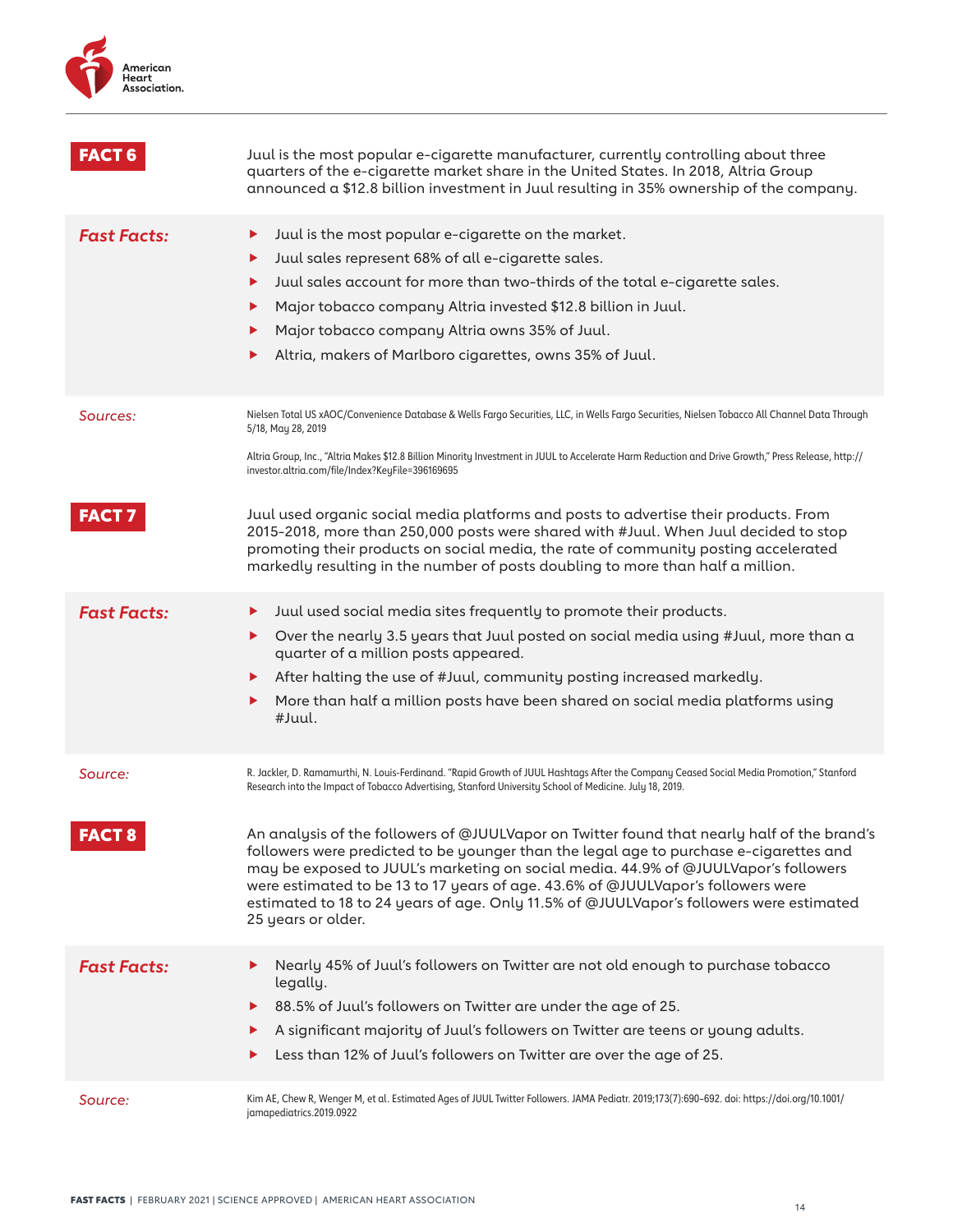

| <b>FACT 9</b>      | Juul paid popular social media users to post content featuring Juul products. These<br>influencers were given a unique link to purchase products and paid up to 25% of net<br>sales for new customers. Influencers were instructed not to share that they were being<br>compensated.                                                                                                                                                                                                                                                                                                                            |
|--------------------|-----------------------------------------------------------------------------------------------------------------------------------------------------------------------------------------------------------------------------------------------------------------------------------------------------------------------------------------------------------------------------------------------------------------------------------------------------------------------------------------------------------------------------------------------------------------------------------------------------------------|
| <b>Fast Facts:</b> | Juul paid social media users to promote their products online.<br>▶<br>Juul gave social media influencers a cut of up to 25% of the sales from new<br>▶<br>customers they generated through social media posts.<br>Juul paid social media influencers to promote their products online but asked them<br>▶<br>not to share that they were being paid.<br>Influencers were asked to promote Juul on social media without disclosing that<br>▶<br>their posts were ads.<br>$\triangleright$ Social media influencers were paid up to 25% of the sales generated by promoting<br>Juul products to their audiences. |
| Source:            | R. Jackler, et al. "JUUL Advertising Over its First Three Years on the Market," Stanford Research into the Impact of Tobacco Advertising, Stanford<br>University School of Medicine. January 31, 2019.                                                                                                                                                                                                                                                                                                                                                                                                          |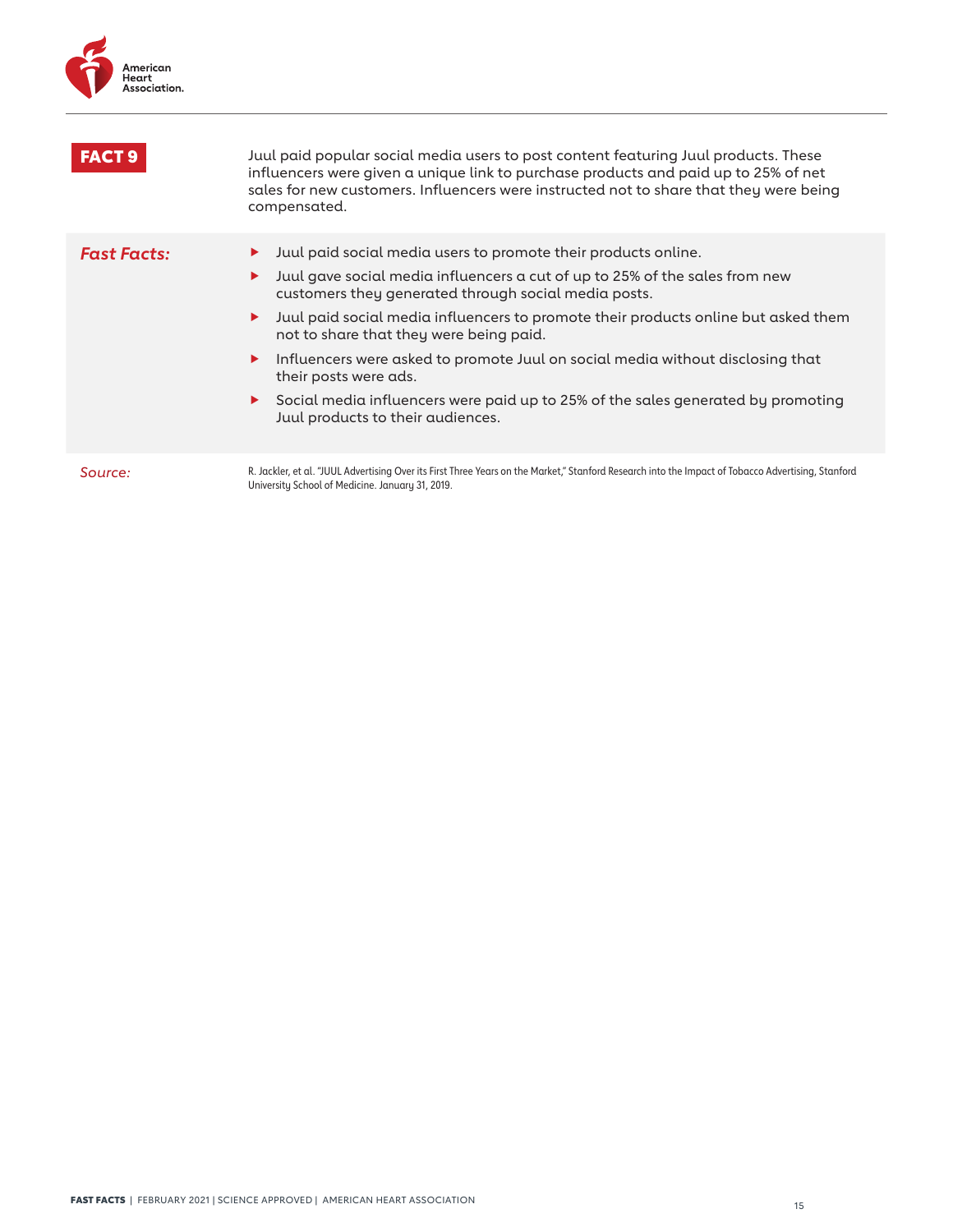

### **Youth E-cigarette Usage is An Epidemic**

| <b>FACT1</b>       | According to the CDC's 2020 National Youth Tobacco Survey, 19.6% of high school<br>students reported using an e-cigarette within the past 30 days. 22.5% of high school<br>students reported using an e-cigarette daily.                                                                                                                                                                                                                                                                                                                                                                                                                                                                                                                                        |
|--------------------|-----------------------------------------------------------------------------------------------------------------------------------------------------------------------------------------------------------------------------------------------------------------------------------------------------------------------------------------------------------------------------------------------------------------------------------------------------------------------------------------------------------------------------------------------------------------------------------------------------------------------------------------------------------------------------------------------------------------------------------------------------------------|
| <b>Fast Facts:</b> | In 2020, about one in five high school students reported using an<br>▶<br>e-cigarette in the past 30 days.<br>More than 19% of high school students reported recent use of e-cigarettes in 2020.<br>▶<br>In 2018, more high school students reported being current e-cigarette users than ever<br>▶<br>before.<br>In an average high school class of 20 students, at least 4 have likely used an<br>▶<br>e-cigarette this month.<br>One in five high school students who report e-cigarette use, use e-cigarettes daily.<br>▶                                                                                                                                                                                                                                   |
| Sources:           | Wang TW, Neff LJ, Park-Lee E, Ren C, Cullen KA, King BA. E-cigarette Use Among Middle and High School Students — United States, 2020. MMWR<br>Morb Mortal Wkly Rep. ePub: 9 September 2020. DOI: http://dx.doi.org/10.15585/mmwr.mm6937e1external icon<br>Gentzke AS, Creamer M, Cullen KA, et al. Vital Signs: Tobacco Product Use Among Middle and High School Students — United States, 2011-2018.<br>MMWR Morb Mortal Wkly Rep 2019;68:157-164. DOI: http://dx.doi.org/10.15585/mmwr.mm6806e1                                                                                                                                                                                                                                                               |
| <b>FACT 2</b>      | According to the CDC's 2020 National Youth Tobacco Survey, 4.7% of middle school students<br>reported using an e-cigarette within the past 30 days. Among middle school students who<br>used e-cigarettes, 20% indicated they used them on more than 20 days during the preceding<br>month. 9.4% of middle school students reported using an e-cigarette daily.                                                                                                                                                                                                                                                                                                                                                                                                 |
| <b>Fast Facts:</b> | About 5% of middle school students reported using an e-cigarette in the past 30 days.<br>▶<br>Of middle school e-cigarette users, 20% are using the products more days than not in<br>▶<br>a month.<br>1 in 5 middle school e-cigarette users are using them frequently (20+ days per month).<br>▶<br>Almost 1 in 10 middle school e-cigarette users use e-cigarettes daily.<br>▶<br>If a middle school soccer team has 20 students, 1 has probably used an e-cigarette<br>▶<br>this month.                                                                                                                                                                                                                                                                     |
| Sources:           | Wang TW, Gentzke AS, Creamer MR, et al. Tobacco Product Use and Associated Factors Among Middle and High School Students — United<br>States, 2019. MMWR Surveill Summ 2019;68(No. SS-12):1-22. DOI: http://dx.doi.org/10.15585/mmwr.ss6812a1<br>Gentzke AS, Creamer M, Cullen KA, et al. Vital Signs: Tobacco Product Use Among Middle and High School Students — United States,<br>2011-2018. MMWR Morb Mortal Wkly Rep 2019;68:157-164. DOI: http://dx.doi.org/10.15585/mmwr.mm6806e1external icon.<br>Wang TW, Neff LJ, Park-Lee E, Ren C, Cullen KA, King BA. E-cigarette Use Among Middle and High School Students — United States, 2020.<br>MMWR Morb Mortal Wkly Rep. ePub: 9 September 2020. DOI: http://dx.doi.org/10.15585/mmwr.mm6937e1external icon |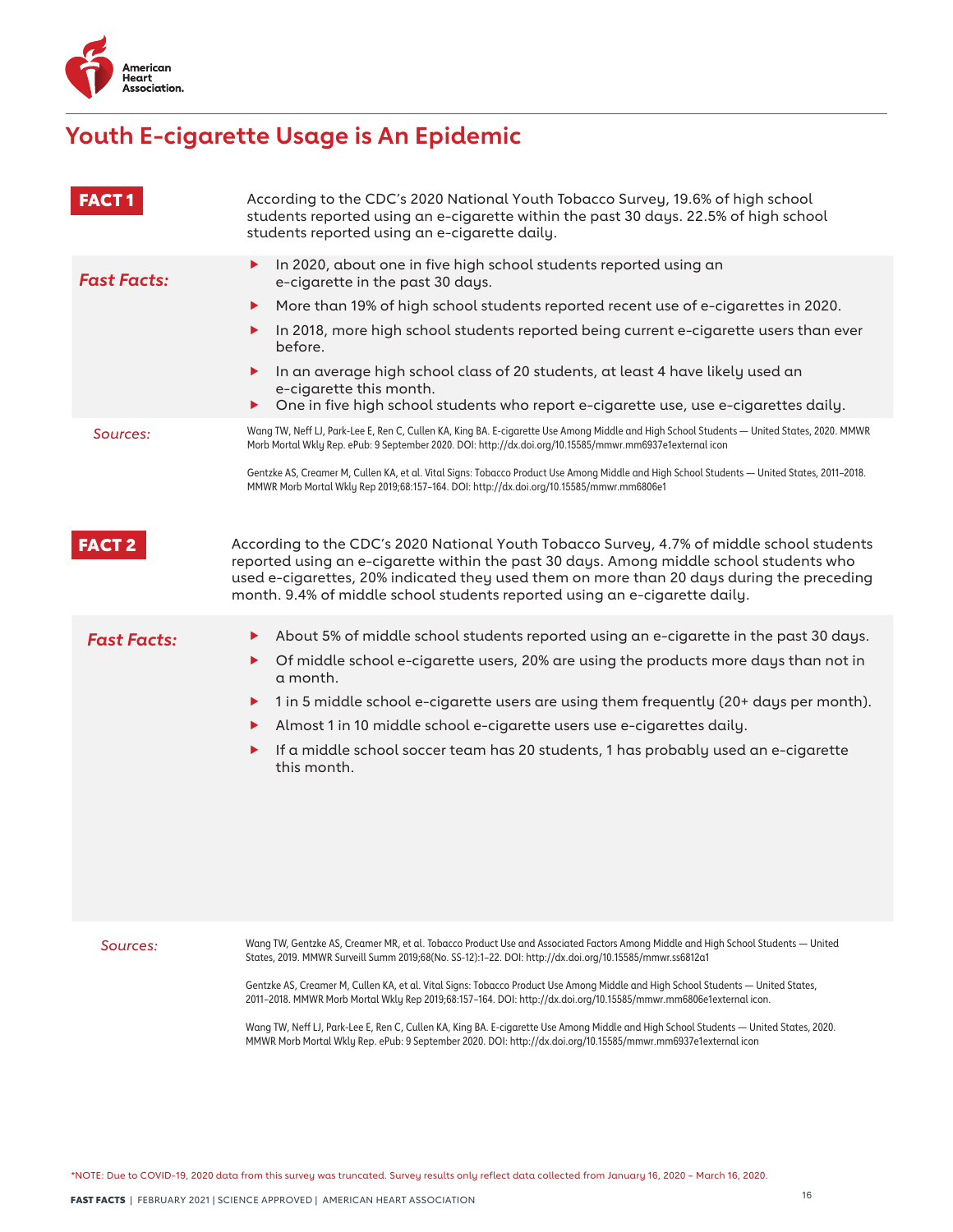| American     |
|--------------|
| Heart        |
| Association. |
|              |

| <b>FACT 3</b>      | 3.57 million middle and high school students used e-cigarettes in 2020. Although this is a<br>decrease in use from 2019, more than 8 in 10 reported using flavored e-cigarettes.                                                                                                                                                                                                                                                                                                                                                                                                                                                                                                                                                                              |
|--------------------|---------------------------------------------------------------------------------------------------------------------------------------------------------------------------------------------------------------------------------------------------------------------------------------------------------------------------------------------------------------------------------------------------------------------------------------------------------------------------------------------------------------------------------------------------------------------------------------------------------------------------------------------------------------------------------------------------------------------------------------------------------------|
| <b>Fast Facts:</b> | More than 3 million middle and high school students used e-cigarettes in 2020.<br>▶<br>More than 3 million youth used e-cigarettes in 2020.<br>Though e-cigarette use among middle and high schools students decreased from<br>▶<br>2019 to 2020, more than 8 in 10 youth still report using flavored e-cigarettes.<br>You could fill the largest NFL stadium's seats 43 times with the students who used<br>e-cigarettes last year and you'd still need a 44th to fit the rest.<br>In 2020, you would need at least 49,500 school buses to fit all of the students who<br>used e-cigarettes that year.                                                                                                                                                       |
| Sources:           | Wang TW, Neff LJ, Park-Lee E, Ren C, Cullen KA, King BA. E-cigarette Use Among Middle and High School Students — United States, 2020.<br>MMWR Morb Mortal Wkly Rep. ePub: 9 September 2020. DOI: http://dx.doi.org/10.15585/mmwr.mm6937e1external icon<br>MetLife Stadium Seating Capacity - 82,500: https://www.metlifestadium.com/stadium/about-us<br>72 passenger school bus capacity: https://one.nhtsa.gov/people/injury/buses/pub/numseat.hmp.html                                                                                                                                                                                                                                                                                                      |
| <b>FACT4</b>       | In 2020, 38.9% of high school students who used e-cigarettes reported using them on<br>more than 20 days during the preceding month, a 4.7% increase from 2019.                                                                                                                                                                                                                                                                                                                                                                                                                                                                                                                                                                                               |
| <b>Fast Facts:</b> | In 2020, almost 40% of high school students who used e-cigarettes used them on<br>▶<br>more than 20 days during the preceding month.<br>From 2019 to 2020, the number of high school students who used e-cigarettes on<br>more than 20 days during the preceding month increased by 4.7%<br>More than one-third of high school students who use e-cigarettes are using<br>▶.<br>frequently (more than 20 days in a month).<br>The number of high school students who use e-cigarettes frequently increased by<br>4.7% in the past year.<br>More than one-third of high schoolers who use e-cigarettes are using them on more<br>days in the month than not.<br>About one in every four students using e-cigarettes are using them on most days in<br>a month. |
| Sources:           | Wang TW, Neff LJ, Park-Lee E, Ren C, Cullen KA, King BA. E-cigarette Use Among Middle and High School Students — United States, 2020. MMWR<br>Morb Mortal Wkly Rep. ePub: 9 September 2020. DOI: http://dx.doi.org/10.15585/mmwr.mm6937e1external icon<br>US Food and Drug Administration, 2018 NYTS Data: A Startling Rise in Youth E-cigarette Use, 2018. https://www.fda.gov/tobacco-products/youth-<br>and-tobacco/2018-nyts-data-startling-rise-youth-e-cigarette-use                                                                                                                                                                                                                                                                                    |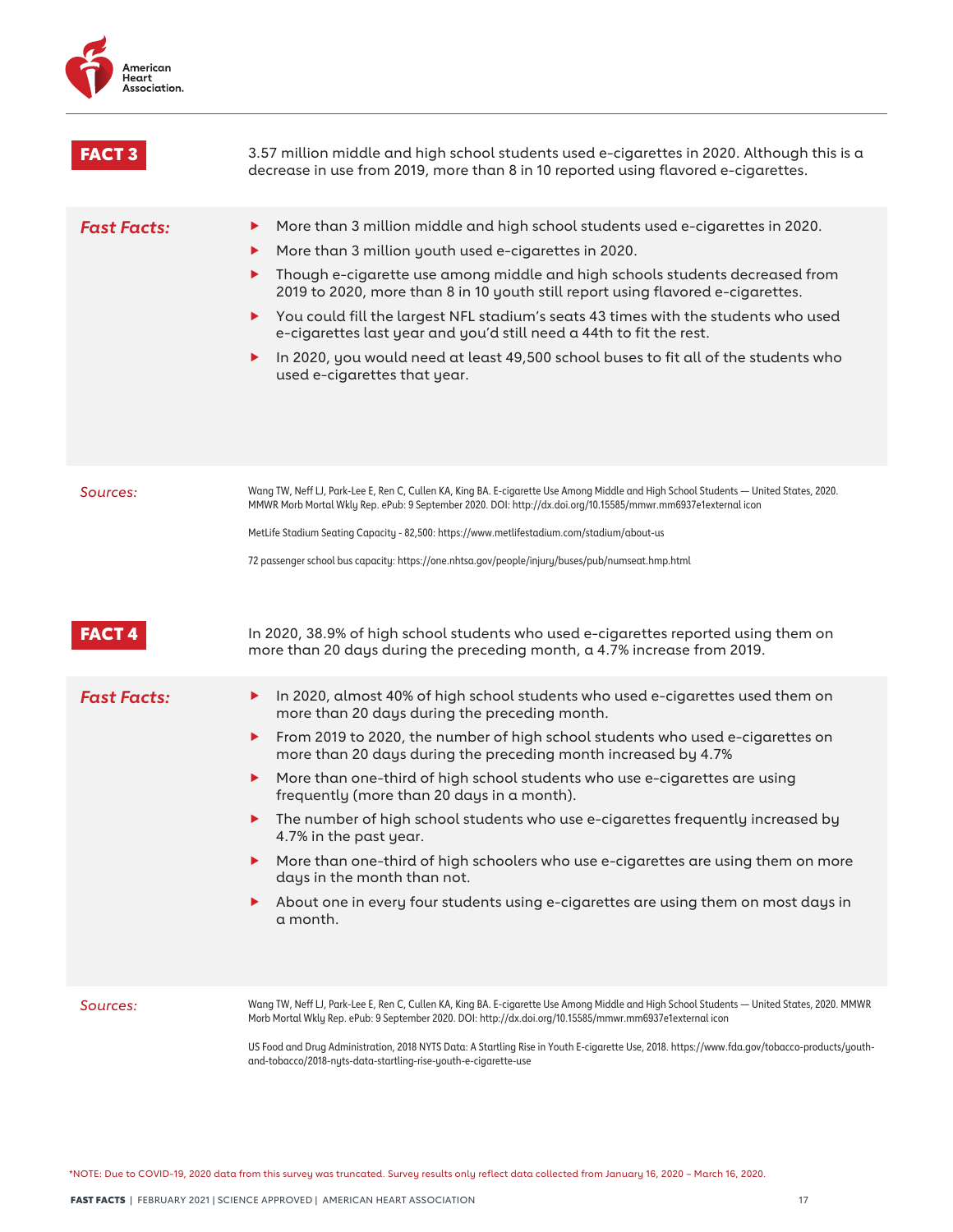

| <b>FACT 5</b>           | In 2020, an estimated 730,000 middle and high school students who used e-cigarettes<br>used them daily, including 22.5% of high school e-cigarette users and 9.4% of middle<br>school e-cigarette users.                                                                                                                                                                                                                                                                                                                                                                                                                                                                                                                                                                                                              |
|-------------------------|-----------------------------------------------------------------------------------------------------------------------------------------------------------------------------------------------------------------------------------------------------------------------------------------------------------------------------------------------------------------------------------------------------------------------------------------------------------------------------------------------------------------------------------------------------------------------------------------------------------------------------------------------------------------------------------------------------------------------------------------------------------------------------------------------------------------------|
| <b>Fast Facts:</b>      | An estimated 730,000 middle and high school students use e-cigarettes daily.<br>▶<br>More than 20% of high school students who use e-cigarettes use them daily.<br>▶<br>Nearly 10% of middle school students who use e-cigarettes use them daily.<br>▶<br>You could fill over 10,000 school buses with only middle and high school students<br>▶<br>who use e-cigarettes daily.                                                                                                                                                                                                                                                                                                                                                                                                                                       |
| Sources:                | Wang TW, Neff LJ, Park-Lee E, Ren C, Cullen KA, King BA. E-cigarette Use Among Middle and High School Students — United States, 2020.<br>MMWR Morb Mortal Wkly Rep. ePub: 9 September 2020. DOI: http://dx.doi.org/10.15585/mmwr.mm6937e1external icon<br>72 passenger school bus capacity: https://one.nhtsa.gov/people/injury/buses/pub/numseat.hmp.html                                                                                                                                                                                                                                                                                                                                                                                                                                                            |
| <b>FACT 6</b>           | Among high school students, e-cigarettes are the most commonly used tobacco product.<br>In 2020, 19.6% of high school students indicated they used e-cigarettes while 5.8%<br>indicated they used traditional cigarettes.                                                                                                                                                                                                                                                                                                                                                                                                                                                                                                                                                                                             |
| <b>Fast Facts:</b>      | A significantly higher percentage of high school students use e-cigarettes<br>▶<br>compared to traditional cigarettes.<br>E-cigarettes are the most popular tobacco product among high school students.<br>▶<br>About 20% of high school students use e-cigarettes compared to nearly or<br>▶<br>approximately 6% of high schoolers who use traditional cigarettes.<br>More than three times as many high school students use e-cigarettes compared<br>▶<br>to those who use traditional cigarettes.<br>The share of high schoolers using traditional cigarettes has dropped to nearly 6%<br>▶<br>while use of e-cigarettes has jumped to nearly 20% of the total high school<br>population.<br>Fewer than 6% of high school students used traditional cigarettes while nearly<br>▶<br>20% used e-cigarettes in 2020. |
| Source:<br><b>FACT7</b> | Wang TW, Gentzke AS, Creamer MR, et al. Tobacco Product Use and Associated Factors Among Middle and High School Students — United States,<br>2019. MMWR Surveill Summ 2019;68(No. SS-12):1-22. DOI: http://dx.doi.org/10.15585/mmwr.ss6812a1<br>According to the 2019 National Youth Tobacco Survey, 63.6% of high school students who<br>use e-cigarettes and 65.4% of middle school students who use e-cigarettes reported that<br>they did not use any other tobacco product.                                                                                                                                                                                                                                                                                                                                      |
| <b>Fast Facts:</b>      | Nearly two-thirds of both middle and high school students who use e-cigarettes do<br>▶<br>not use any other tobacco product.<br>More than 63% of high school e-cigarette users do not use other tobacco products.<br>▶<br>More than 65% of middle school e-cigarette users do not use other tobacco<br>▶<br>products.<br>Most middle and high school students who use e-cigarettes do not use other<br>▶<br>tobacco products.                                                                                                                                                                                                                                                                                                                                                                                         |

FAST 18 \*NOTE: Due to COVID-19, 2020 data from this survey was truncated. Survey results only reflect data collected from January 16, 2020 – March 16, 2020.